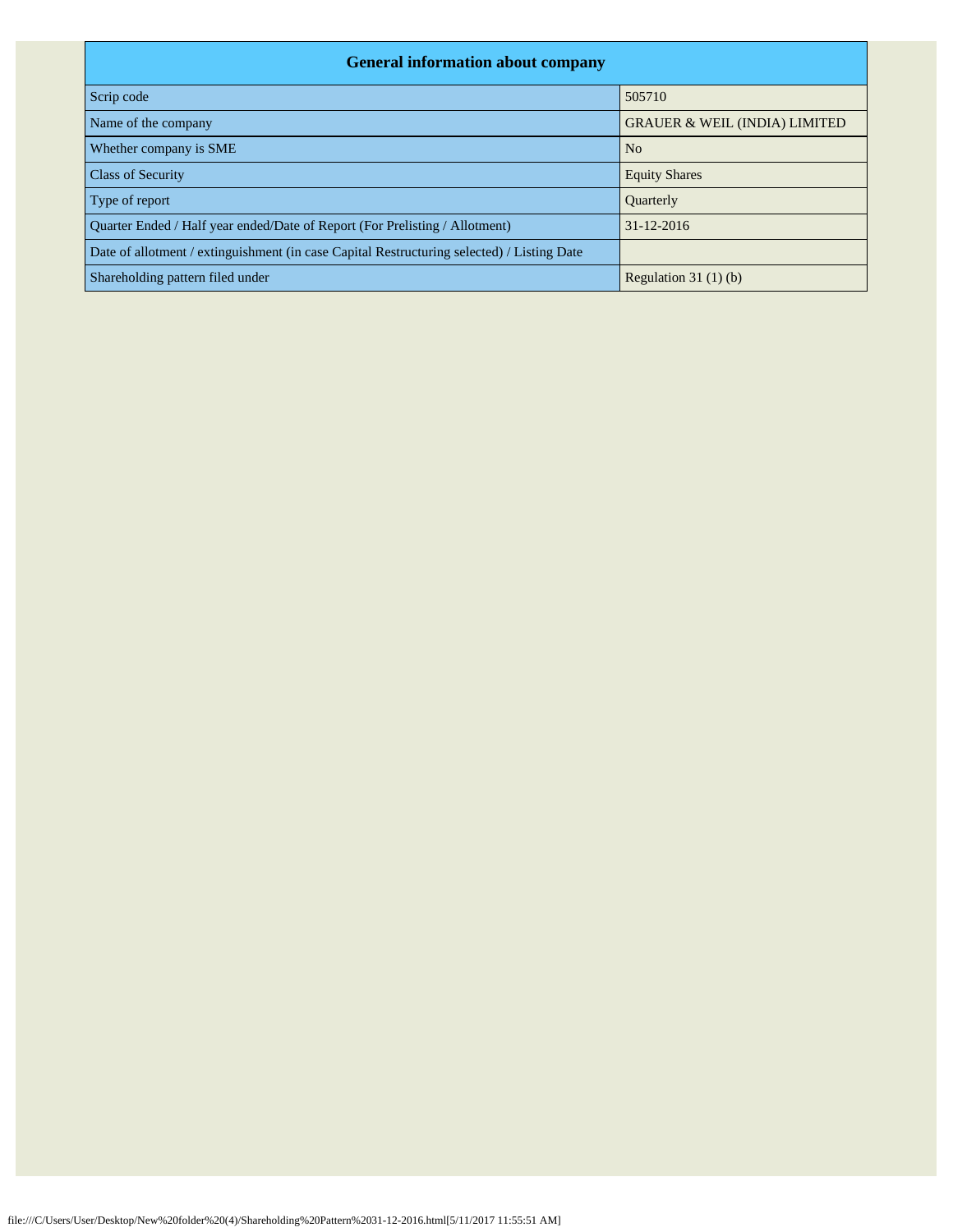| Sr. No.         | <b>Particular</b>                                                                      | Yes/No         |
|-----------------|----------------------------------------------------------------------------------------|----------------|
|                 | Whether the Listed Entity has issued any partly paid up shares?                        | N <sub>o</sub> |
| $\overline{2}$  | Whether the Listed Entity has issued any Convertible Securities?                       | N <sub>o</sub> |
| $\overline{3}$  | Whether the Listed Entity has issued any Warrants?                                     | N <sub>o</sub> |
| $\overline{4}$  | Whether the Listed Entity has any shares against which depository receipts are issued? | N <sub>o</sub> |
| 5               | Whether the Listed Entity has any shares in locked-in?                                 | N <sub>0</sub> |
| $\overline{6}$  | Whether any shares held by promoters are pledge or otherwise encumbered?               | N <sub>o</sub> |
| $7\phantom{.0}$ | Whether company has equity shares with differential voting rights?                     | N <sub>o</sub> |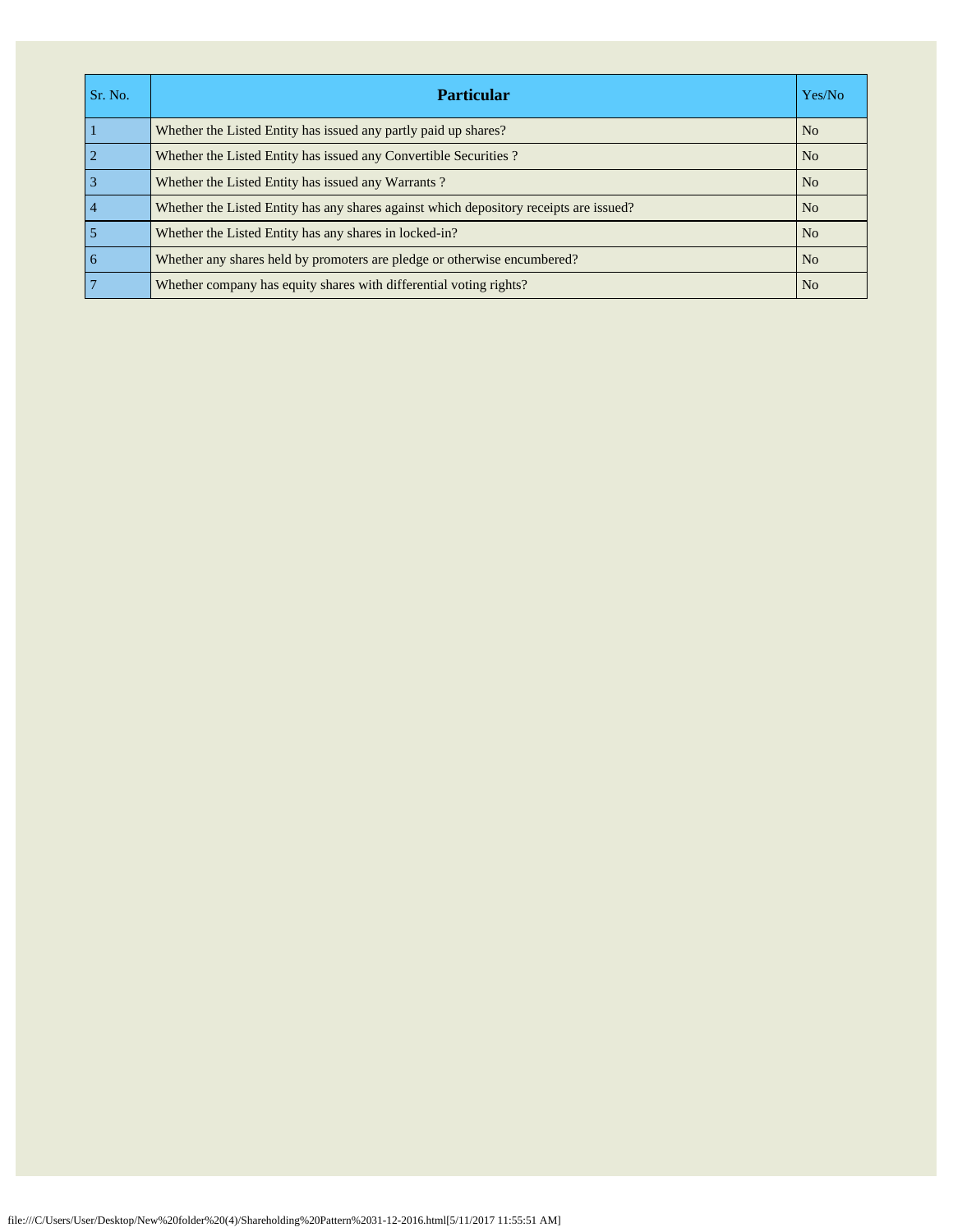|              | Table I - Summary Statement holding of specified securities |                                  |                                  |                                 |                                |                                                               |                                                                                                                            |                                                                  |               |           |                                 |  |  |
|--------------|-------------------------------------------------------------|----------------------------------|----------------------------------|---------------------------------|--------------------------------|---------------------------------------------------------------|----------------------------------------------------------------------------------------------------------------------------|------------------------------------------------------------------|---------------|-----------|---------------------------------|--|--|
|              |                                                             |                                  | No. of                           | No. Of<br>Partly                | No. Of                         | Total nos.<br>shares held<br>$(VII) =$<br>$(IV)+(V)+$<br>(VI) | Shareholding<br>as a % of total<br>no. of shares<br>(calculated as<br>per SCRR,<br>1957) (VIII)<br>As a % of<br>$(A+B+C2)$ | Number of Voting Rights held in each<br>class of securities (IX) |               |           |                                 |  |  |
| Category     | Category<br>of                                              | Nos. Of<br>shareholders<br>(III) | fully paid                       | paid-<br>up                     | shares<br>underlying           |                                                               |                                                                                                                            | No of Voting (XIV) Rights                                        |               |           |                                 |  |  |
| $\mathbf{I}$ | shareholder<br>(II)                                         |                                  | up equity<br>shares held<br>(IV) | equity<br>shares<br>held<br>(V) | Depository<br>Receipts<br>(VI) |                                                               |                                                                                                                            | Class eg:<br>X                                                   | Class<br>eg:y | Total     | Total as<br>a % of<br>$(A+B+C)$ |  |  |
| (A)          | Promoter<br>$\&$<br>Promoter<br>Group                       | 16                               | 156479509                        |                                 |                                | 156479509                                                     | 69.02                                                                                                                      | 156479509                                                        |               | 156479509 | 69.02                           |  |  |
| (B)          | Public                                                      | 18310                            | 70226241                         |                                 |                                | 70226241                                                      | 30.98                                                                                                                      | 70226241                                                         |               | 70226241  | 30.98                           |  |  |
| (C)          | <b>Non</b><br>Promoter-<br>Non Public                       |                                  |                                  |                                 |                                |                                                               |                                                                                                                            |                                                                  |               |           |                                 |  |  |
| (C1)         | <b>Shares</b><br>underlying<br><b>DRs</b>                   |                                  |                                  |                                 |                                |                                                               |                                                                                                                            |                                                                  |               |           |                                 |  |  |
| (C2)         | Shares held<br>by<br>Employee<br><b>Trusts</b>              |                                  |                                  |                                 |                                |                                                               |                                                                                                                            |                                                                  |               |           |                                 |  |  |
|              | Total                                                       | 18326                            | 226705750                        |                                 |                                | 226705750                                                     | 100                                                                                                                        | 226705750                                                        |               | 226705750 | 100                             |  |  |

Г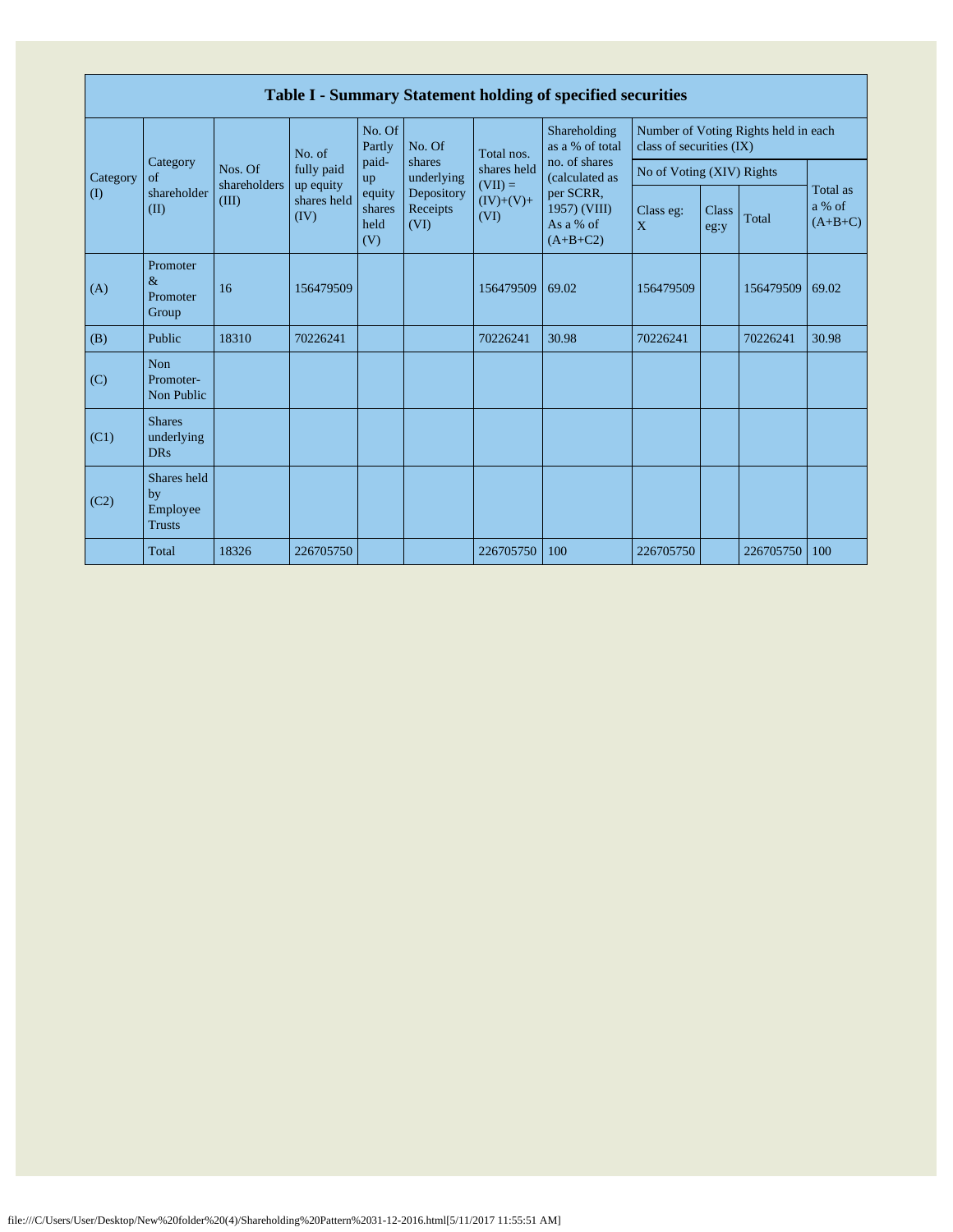|                         | Table I - Summary Statement holding of specified securities |                                                                                          |                                                                                    |                                                                                                               |                                                                                                                                                                                |                                        |                                                         |                                                                               |                                                       |                                       |  |  |
|-------------------------|-------------------------------------------------------------|------------------------------------------------------------------------------------------|------------------------------------------------------------------------------------|---------------------------------------------------------------------------------------------------------------|--------------------------------------------------------------------------------------------------------------------------------------------------------------------------------|----------------------------------------|---------------------------------------------------------|-------------------------------------------------------------------------------|-------------------------------------------------------|---------------------------------------|--|--|
| Category<br>$($ $($ $)$ | Category<br>of<br>shareholder<br>(II)                       | No. Of<br><b>Shares</b><br>Underlying<br>Outstanding<br>convertible<br>securities<br>(X) | No. of<br><b>Shares</b><br>Underlying<br>Outstanding<br><b>Warrants</b><br>$(X_i)$ | No. Of Shares<br>Underlying<br>Outstanding<br>convertible<br>securities and<br>No. Of<br>Warrants (Xi)<br>(a) | Shareholding, as a %<br>assuming full<br>conversion of<br>convertible securities (<br>as a percentage of<br>diluted share capital)<br>$(XI)=(VII)+(X) As a$<br>% of $(A+B+C2)$ | Number of<br>Locked in<br>shares (XII) |                                                         | Number of<br><b>Shares</b><br>pledged or<br>otherwise<br>encumbered<br>(XIII) |                                                       | Number of<br>equity shares<br>held in |  |  |
|                         |                                                             |                                                                                          |                                                                                    |                                                                                                               |                                                                                                                                                                                | No.<br>(a)                             | As a<br>$%$ of<br>total<br><b>Shares</b><br>held<br>(b) | No.<br>(a)                                                                    | As a<br>% of<br>total<br><b>Shares</b><br>held<br>(b) | dematerialized<br>form $(XIV)$        |  |  |
| (A)                     | Promoter<br>$\&$<br>Promoter<br>Group                       |                                                                                          |                                                                                    |                                                                                                               | 69.02                                                                                                                                                                          |                                        |                                                         |                                                                               |                                                       | 156479509                             |  |  |
| (B)                     | Public                                                      |                                                                                          |                                                                                    |                                                                                                               | 30.98                                                                                                                                                                          |                                        |                                                         |                                                                               |                                                       | 63792101                              |  |  |
| (C)                     | <b>Non</b><br>Promoter-<br>Non Public                       |                                                                                          |                                                                                    |                                                                                                               |                                                                                                                                                                                |                                        |                                                         |                                                                               |                                                       |                                       |  |  |
| (C1)                    | <b>Shares</b><br>underlying<br><b>DRs</b>                   |                                                                                          |                                                                                    |                                                                                                               |                                                                                                                                                                                |                                        |                                                         |                                                                               |                                                       |                                       |  |  |
| (C2)                    | Shares held<br>by<br>Employee<br><b>Trusts</b>              |                                                                                          |                                                                                    |                                                                                                               |                                                                                                                                                                                |                                        |                                                         |                                                                               |                                                       |                                       |  |  |
|                         | Total                                                       |                                                                                          |                                                                                    |                                                                                                               | 100                                                                                                                                                                            |                                        |                                                         |                                                                               |                                                       | 220271610                             |  |  |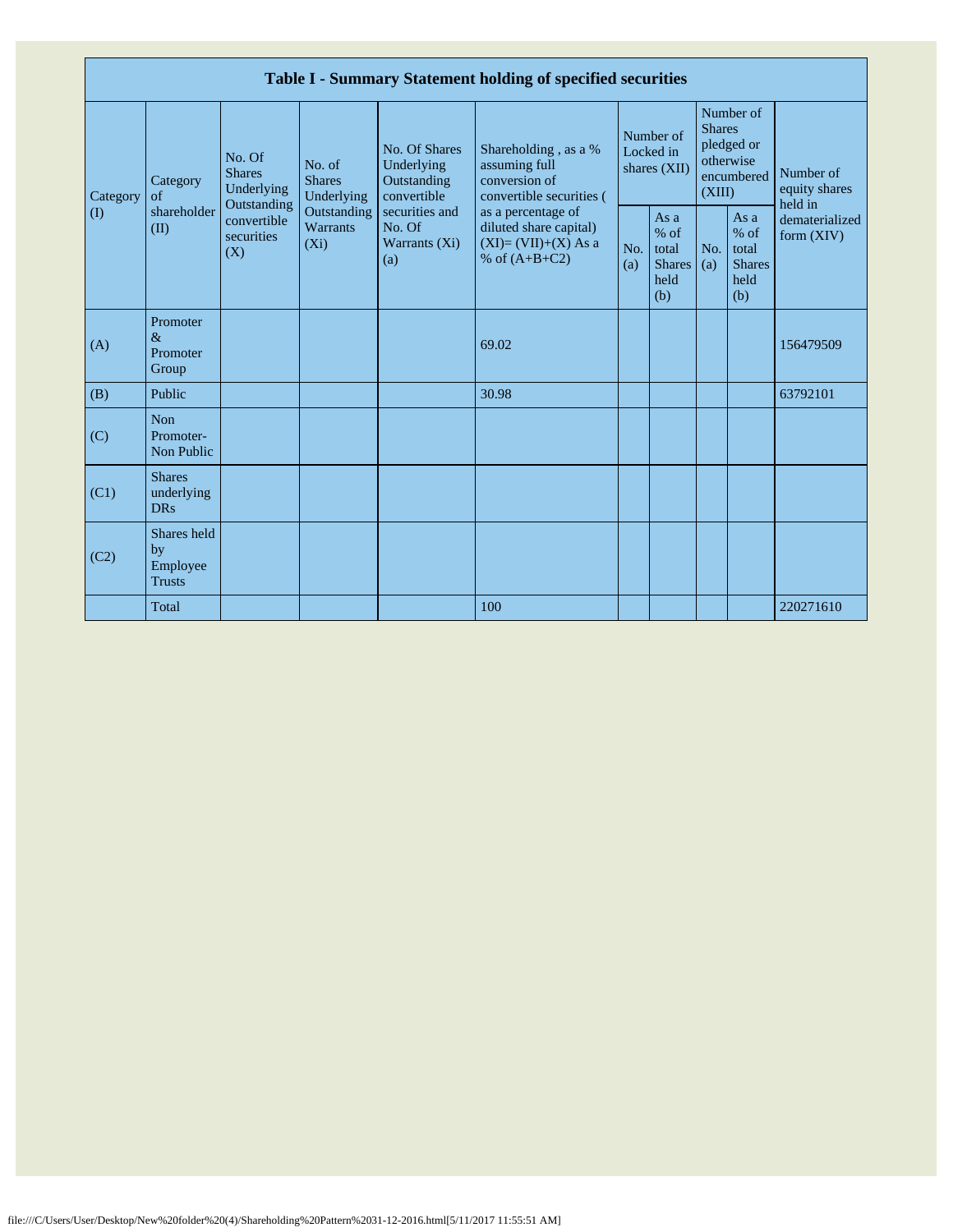|                                                                                                | Table II - Statement showing shareholding pattern of the Promoter and Promoter Group                                |                                  |                                                |                                                |                                                                  |                                  |                                                                                                     |                           |               |                                      |                                           |  |
|------------------------------------------------------------------------------------------------|---------------------------------------------------------------------------------------------------------------------|----------------------------------|------------------------------------------------|------------------------------------------------|------------------------------------------------------------------|----------------------------------|-----------------------------------------------------------------------------------------------------|---------------------------|---------------|--------------------------------------|-------------------------------------------|--|
|                                                                                                |                                                                                                                     |                                  |                                                | No.<br><b>Of</b>                               |                                                                  |                                  | Shareholding<br>as a % of                                                                           | class of securities (IX)  |               | Number of Voting Rights held in each |                                           |  |
|                                                                                                | Category &                                                                                                          |                                  | No. of                                         | Partly                                         | No. Of<br>shares<br>underlying<br>Depository<br>Receipts<br>(VI) | Total nos.<br>shares held        | total no. of<br>shares<br>(calculated<br>as per<br>SCRR,<br>1957) (VIII)<br>As a % of<br>$(A+B+C2)$ | No of Voting (XIV) Rights |               |                                      | Total                                     |  |
| Sr.                                                                                            | Name of the<br>Shareholders (I)                                                                                     | Nos. Of<br>shareholders<br>(III) | fully paid<br>up equity<br>shares held<br>(IV) | paid-<br>up<br>equity<br>shares<br>held<br>(V) |                                                                  | $(VII) =$<br>$(IV)+(V)+$<br>(VI) |                                                                                                     | Class eg:<br>$\mathbf X$  | Class<br>eg:y | Total                                | as a %<br>of<br>Total<br>Voting<br>rights |  |
| A                                                                                              | Table II - Statement showing shareholding pattern of the Promoter and Promoter Group                                |                                  |                                                |                                                |                                                                  |                                  |                                                                                                     |                           |               |                                      |                                           |  |
| (1)                                                                                            | Indian                                                                                                              |                                  |                                                |                                                |                                                                  |                                  |                                                                                                     |                           |               |                                      |                                           |  |
| (a)                                                                                            | Individuals/Hindu<br>undivided Family                                                                               | $\bf 8$                          | 66220459                                       |                                                |                                                                  | 66220459                         | 29.21                                                                                               | 66220459                  |               | 66220459                             | 29.21                                     |  |
| (d)                                                                                            | Any Other<br>(specify)                                                                                              | $\bf 8$                          | 90259050                                       |                                                |                                                                  | 90259050                         | 39.81                                                                                               | 90259050                  |               | 90259050                             | 39.81                                     |  |
| Sub-Total<br>(A)(1)                                                                            |                                                                                                                     | 16                               | 156479509                                      |                                                |                                                                  | 156479509                        | 69.02                                                                                               | 156479509                 |               | 156479509                            | 69.02                                     |  |
| (2)                                                                                            | Foreign                                                                                                             |                                  |                                                |                                                |                                                                  |                                  |                                                                                                     |                           |               |                                      |                                           |  |
| Total<br>Shareholding<br>of Promoter<br>and<br>Promoter<br>Group $(A)=$<br>$(A)(1)+(A)$<br>(2) |                                                                                                                     | 16                               | 156479509                                      |                                                |                                                                  | 156479509                        | 69.02                                                                                               | 156479509                 |               | 156479509                            | 69.02                                     |  |
| $\, {\bf B}$                                                                                   | Table III - Statement showing shareholding pattern of the Public shareholder                                        |                                  |                                                |                                                |                                                                  |                                  |                                                                                                     |                           |               |                                      |                                           |  |
| (1)                                                                                            | <b>Institutions</b>                                                                                                 |                                  |                                                |                                                |                                                                  |                                  |                                                                                                     |                           |               |                                      |                                           |  |
| (a)                                                                                            | <b>Mutual Funds</b>                                                                                                 | $\mathfrak{Z}$                   | 20620                                          |                                                |                                                                  | 20620                            | 0.01                                                                                                | 20620                     |               | 20620                                | 0.01                                      |  |
| (e)                                                                                            | Foreign Portfolio<br>Investors                                                                                      | $\mathbf{1}$                     | 44189                                          |                                                |                                                                  | 44189                            | 0.02                                                                                                | 44189                     |               | 44189                                | 0.02                                      |  |
| (f)                                                                                            | Financial<br>Institutions/<br><b>Banks</b>                                                                          | 5                                | 19500                                          |                                                |                                                                  | 19500                            | 0.01                                                                                                | 19500                     |               | 19500                                | 0.01                                      |  |
| Sub-Total<br>(B)(1)                                                                            |                                                                                                                     | 9                                | 84309                                          |                                                |                                                                  | 84309                            | 0.04                                                                                                | 84309                     |               | 84309                                | 0.04                                      |  |
| (3)                                                                                            | Non-institutions                                                                                                    |                                  |                                                |                                                |                                                                  |                                  |                                                                                                     |                           |               |                                      |                                           |  |
| (a(i))                                                                                         | Individuals -<br>i.Individual<br>shareholders<br>holding nominal<br>share capital up<br>to Rs. 2 lakhs.             | 17109                            | 50246523                                       |                                                |                                                                  | 50246523                         | 22.16                                                                                               | 50246523                  |               | 50246523                             | 22.16                                     |  |
| (a(ii))                                                                                        | Individuals - ii.<br>Individual<br>shareholders<br>holding nominal<br>share capital in<br>excess of Rs. 2<br>lakhs. | 11                               | 3466570                                        |                                                |                                                                  | 3466570                          | 1.53                                                                                                | 3466570                   |               | 3466570                              | 1.53                                      |  |
| (e)                                                                                            | Any Other<br>(specify)                                                                                              | 1181                             | 16428839                                       |                                                |                                                                  | 16428839                         | 7.25                                                                                                | 16428839                  |               | 16428839                             | 7.25                                      |  |
| Sub-Total<br>(B)(3)                                                                            |                                                                                                                     | 18301                            | 70141932                                       |                                                |                                                                  | 70141932                         | 30.94                                                                                               | 70141932                  |               | 70141932                             | 30.94                                     |  |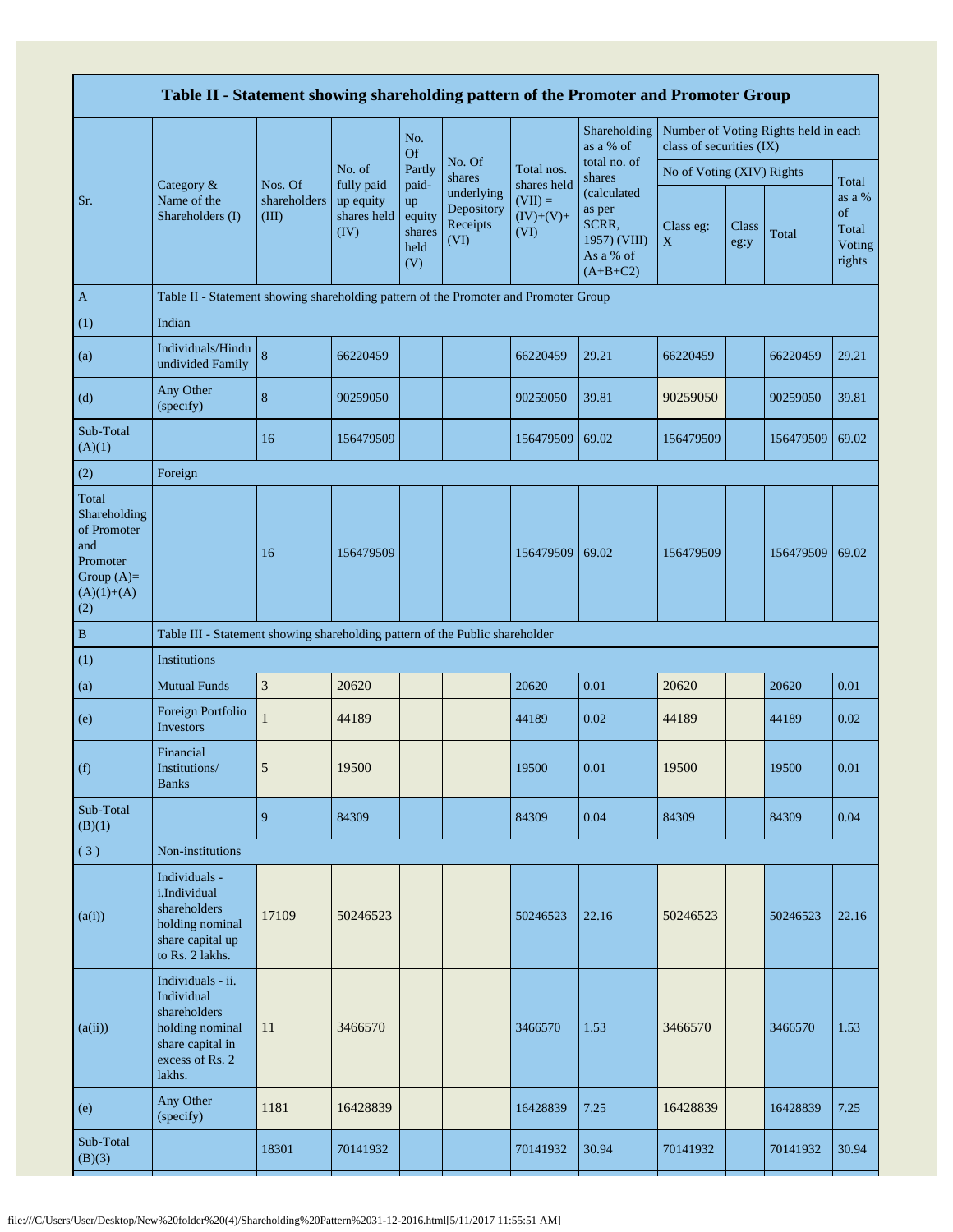| <b>Total Public</b><br>Shareholding<br>$(B)=(B)(1)+$<br>$(B)(2)+(B)$<br>(3) | 18310                                                                                         | 70226241  |  |  | 70226241  | 30.98 | 70226241  |  | 70226241  | 30.98 |
|-----------------------------------------------------------------------------|-----------------------------------------------------------------------------------------------|-----------|--|--|-----------|-------|-----------|--|-----------|-------|
| C                                                                           | Table IV - Statement showing shareholding pattern of the Non Promoter- Non Public shareholder |           |  |  |           |       |           |  |           |       |
| Total (<br>$A+B+C2$ )                                                       | 18326                                                                                         | 226705750 |  |  | 226705750 | 100   | 226705750 |  | 226705750 | 100   |
| Total<br>$(A+B+C)$                                                          | 18326                                                                                         | 226705750 |  |  | 226705750 | 100   | 226705750 |  | 226705750 | 100   |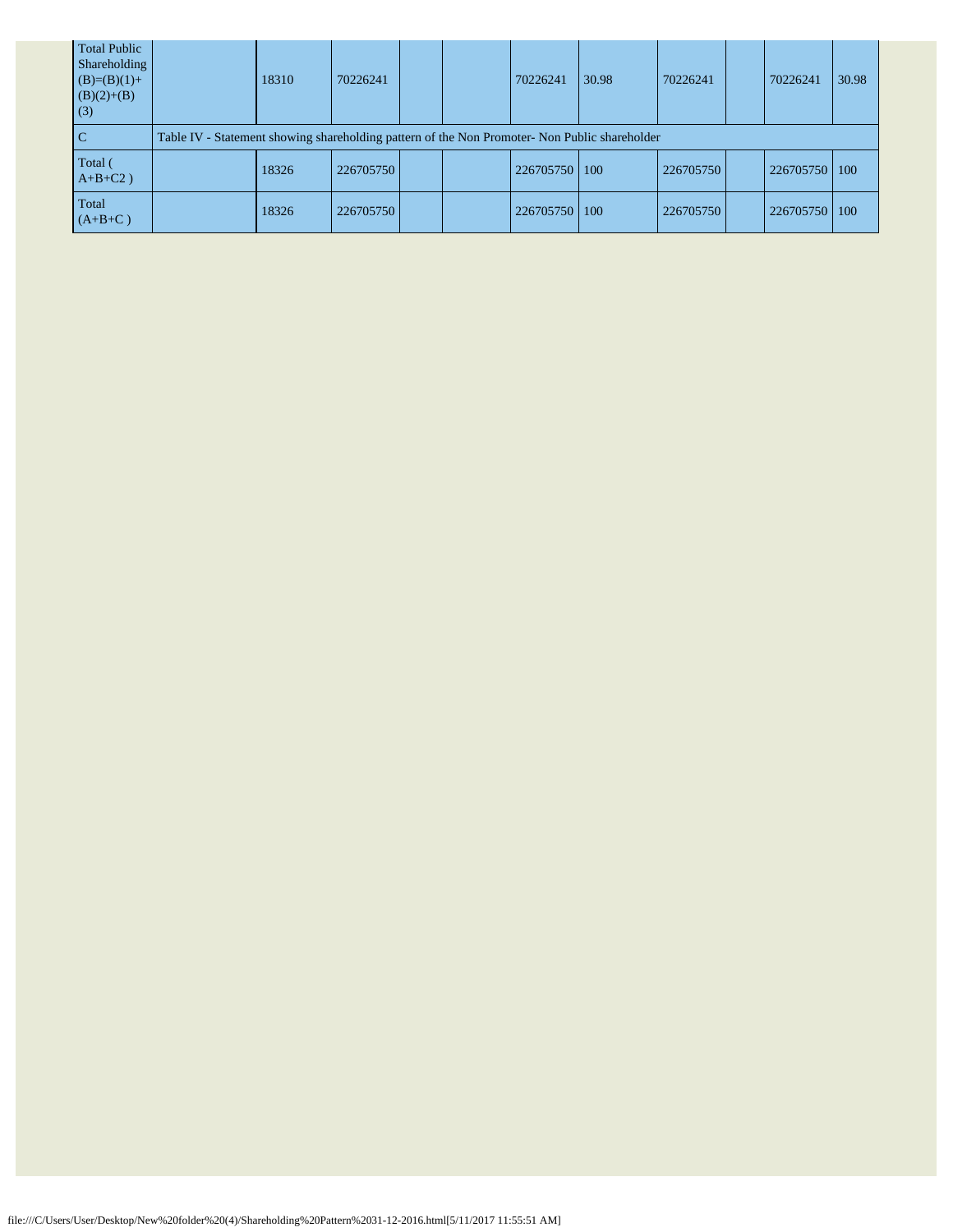| Table II - Statement showing shareholding pattern of the Promoter and Promoter Group    |                                                                                      |                                       |                                                           |                                                                                               |                                        |                                                         |                                                                               |                                                       |                                       |  |  |
|-----------------------------------------------------------------------------------------|--------------------------------------------------------------------------------------|---------------------------------------|-----------------------------------------------------------|-----------------------------------------------------------------------------------------------|----------------------------------------|---------------------------------------------------------|-------------------------------------------------------------------------------|-------------------------------------------------------|---------------------------------------|--|--|
| Sr.                                                                                     | No. Of<br><b>Shares</b><br>Underlying                                                | No. of<br><b>Shares</b><br>Underlying | No. Of Shares<br>Underlying<br>Outstanding<br>convertible | Shareholding, as a %<br>assuming full conversion of<br>convertible securities (as a           | Number of<br>Locked in<br>shares (XII) |                                                         | Number of<br><b>Shares</b><br>pledged or<br>otherwise<br>encumbered<br>(XIII) |                                                       | Number of<br>equity shares<br>held in |  |  |
|                                                                                         | Outstanding<br>convertible<br>securities<br>(X)                                      | Outstanding<br>Warrants<br>$(X_i)$    | securities and<br><b>No. Of Warrants</b><br>$(Xi)$ $(a)$  | percentage of diluted share<br>capital) $(XI)=(VII)+(X) As$<br>a % of $(A+B+C2)$              | No.<br>(a)                             | As a<br>$%$ of<br>total<br><b>Shares</b><br>held<br>(b) | No.<br>(a)                                                                    | As a<br>% of<br>total<br><b>Shares</b><br>held<br>(b) | dematerialized<br>form $(XIV)$        |  |  |
| $\mathbf{A}$                                                                            | Table II - Statement showing shareholding pattern of the Promoter and Promoter Group |                                       |                                                           |                                                                                               |                                        |                                                         |                                                                               |                                                       |                                       |  |  |
| (1)                                                                                     | Indian                                                                               |                                       |                                                           |                                                                                               |                                        |                                                         |                                                                               |                                                       |                                       |  |  |
| (a)                                                                                     |                                                                                      |                                       |                                                           | 29.21                                                                                         |                                        |                                                         |                                                                               |                                                       | 66220459                              |  |  |
| (d)                                                                                     |                                                                                      |                                       |                                                           | 39.81                                                                                         |                                        |                                                         |                                                                               |                                                       | 90259050                              |  |  |
| Sub-Total (A)<br>(1)                                                                    |                                                                                      |                                       |                                                           | 69.02                                                                                         |                                        |                                                         |                                                                               |                                                       | 156479509                             |  |  |
| (2)                                                                                     | Foreign                                                                              |                                       |                                                           |                                                                                               |                                        |                                                         |                                                                               |                                                       |                                       |  |  |
| Total<br>Shareholding<br>of Promoter<br>and Promoter<br>Group $(A)=$<br>$(A)(1)+(A)(2)$ |                                                                                      |                                       |                                                           | 69.02                                                                                         |                                        |                                                         |                                                                               |                                                       | 156479509                             |  |  |
| $\, {\bf B}$                                                                            |                                                                                      |                                       |                                                           | Table III - Statement showing shareholding pattern of the Public shareholder                  |                                        |                                                         |                                                                               |                                                       |                                       |  |  |
| (1)                                                                                     | Institutions                                                                         |                                       |                                                           |                                                                                               |                                        |                                                         |                                                                               |                                                       |                                       |  |  |
| (a)                                                                                     |                                                                                      |                                       |                                                           | 0.01                                                                                          |                                        |                                                         |                                                                               |                                                       | 8870                                  |  |  |
| (e)                                                                                     |                                                                                      |                                       |                                                           | 0.02                                                                                          |                                        |                                                         |                                                                               |                                                       | 44189                                 |  |  |
| (f)                                                                                     |                                                                                      |                                       |                                                           | 0.01                                                                                          |                                        |                                                         |                                                                               |                                                       | 9250                                  |  |  |
| Sub-Total (B)<br>(1)                                                                    |                                                                                      |                                       |                                                           | 0.04                                                                                          |                                        |                                                         |                                                                               |                                                       | 62309                                 |  |  |
| (3)                                                                                     | Non-institutions                                                                     |                                       |                                                           |                                                                                               |                                        |                                                         |                                                                               |                                                       |                                       |  |  |
| (a(i))                                                                                  |                                                                                      |                                       |                                                           | 22.16                                                                                         |                                        |                                                         |                                                                               |                                                       | 43968873                              |  |  |
| (a(ii))                                                                                 |                                                                                      |                                       |                                                           | 1.53                                                                                          |                                        |                                                         |                                                                               |                                                       | 3466570                               |  |  |
| (e)                                                                                     |                                                                                      |                                       |                                                           | 7.25                                                                                          |                                        |                                                         |                                                                               |                                                       | 16294349                              |  |  |
| Sub-Total (B)<br>(3)                                                                    |                                                                                      |                                       |                                                           | 30.94                                                                                         |                                        |                                                         |                                                                               |                                                       | 63729792                              |  |  |
| <b>Total Public</b><br>Shareholding<br>$(B)=(B)(1)+$<br>$(B)(2)+(B)(3)$                 |                                                                                      |                                       |                                                           | 30.98                                                                                         |                                        |                                                         |                                                                               |                                                       | 63792101                              |  |  |
| ${\bf C}$                                                                               |                                                                                      |                                       |                                                           | Table IV - Statement showing shareholding pattern of the Non Promoter- Non Public shareholder |                                        |                                                         |                                                                               |                                                       |                                       |  |  |
| Total (<br>$A+B+C2$ )                                                                   |                                                                                      |                                       |                                                           | 100                                                                                           |                                        |                                                         |                                                                               |                                                       | 220271610                             |  |  |
| Total $(A+B+C)$                                                                         |                                                                                      |                                       |                                                           | 100                                                                                           |                                        |                                                         |                                                                               |                                                       | 220271610                             |  |  |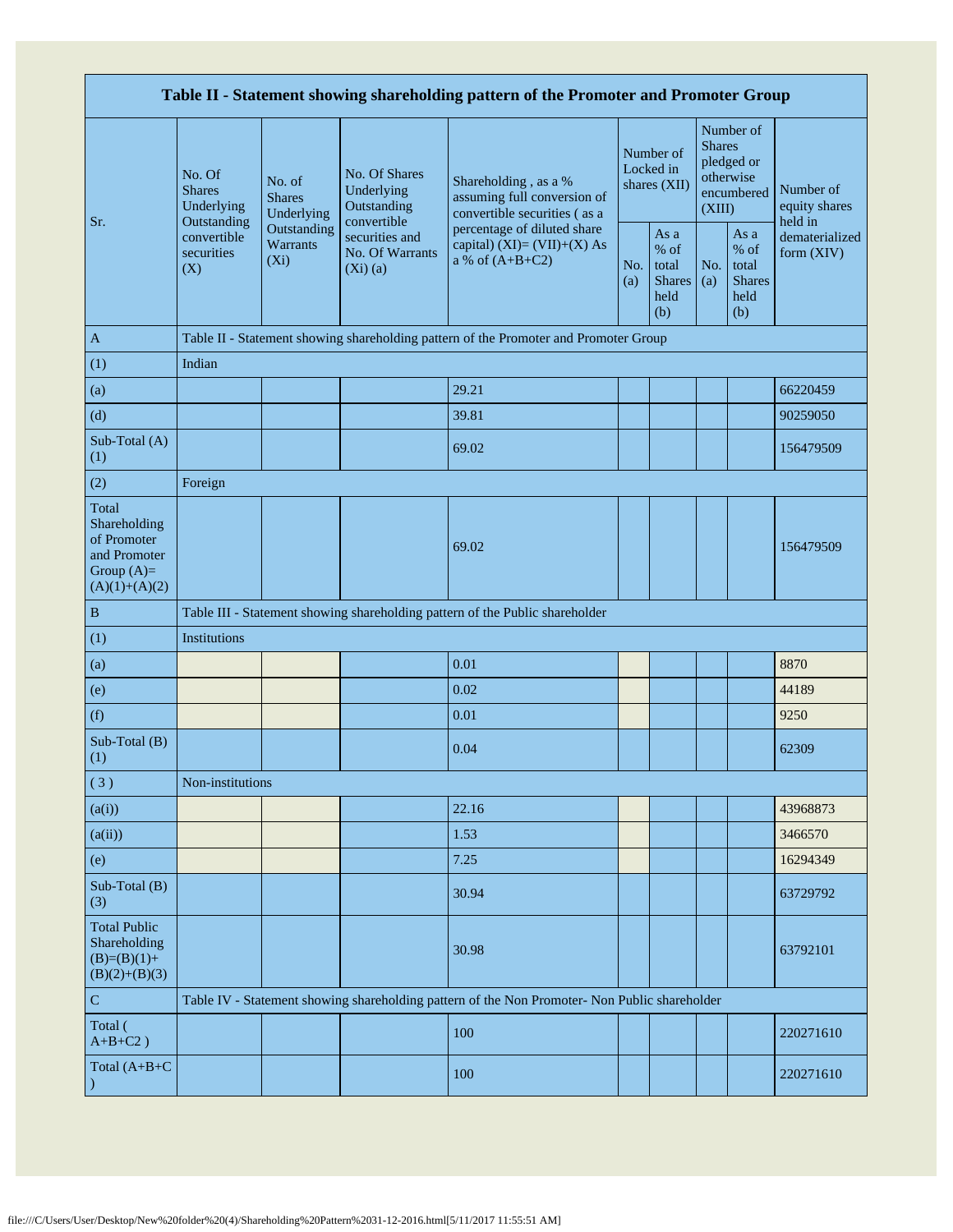| <b>Individuals/Hindu undivided Family</b>                                                                                                                                       |                                   |                                                               |               |                            |              |                         |                                    |  |  |  |  |
|---------------------------------------------------------------------------------------------------------------------------------------------------------------------------------|-----------------------------------|---------------------------------------------------------------|---------------|----------------------------|--------------|-------------------------|------------------------------------|--|--|--|--|
| Searial No.                                                                                                                                                                     | $\,1\,$                           | $\boldsymbol{2}$                                              | $\sqrt{3}$    | $\overline{4}$             | $\sqrt{5}$   | 6                       | $\overline{7}$                     |  |  |  |  |
| Name of the<br>Shareholders (I)                                                                                                                                                 | Umeshkumar<br><b>Nandlal More</b> | Niraj Kumar<br>More                                           | Premlata More | Aman<br>Nirajkumar<br>More | Pallavi More | Niraj Kumar<br>More Huf | Rameshkumar<br>Radhakishan<br>More |  |  |  |  |
| PAN(II)                                                                                                                                                                         | AACPM6443R                        | AADPM7225Q                                                    | AANPM5792L    | CNYPM7177D                 | AEDPM0567P   | AAAHN2180A              | AADPM7235N                         |  |  |  |  |
| No. of fully paid<br>up equity shares<br>held (IV)                                                                                                                              | 22805999                          | 22687726                                                      | 12724455      | 4654500                    | 3149409      | 173650                  | 21600                              |  |  |  |  |
| No. Of Partly<br>paid-up equity<br>shares held (V)                                                                                                                              |                                   |                                                               |               |                            |              |                         |                                    |  |  |  |  |
| No. Of shares<br>underlying<br>Depository<br>Receipts (VI)                                                                                                                      |                                   |                                                               |               |                            |              |                         |                                    |  |  |  |  |
| Total nos. shares<br>$\text{held (VII)} =$<br>$(IV)+(V)+(VI)$                                                                                                                   | 22805999                          | 22687726                                                      | 12724455      | 4654500                    | 3149409      | 173650                  | 21600                              |  |  |  |  |
| Shareholding as a<br>% of total no. of<br>shares (calculated<br>as per SCRR,<br>1957) (VIII) As a<br>% of $(A+B+C2)$                                                            | 10.06                             | 10.01                                                         | 5.61          | 2.05                       | 1.39         | 0.08                    | 0.01                               |  |  |  |  |
|                                                                                                                                                                                 |                                   | Number of Voting Rights held in each class of securities (IX) |               |                            |              |                         |                                    |  |  |  |  |
| Class eg:X                                                                                                                                                                      | 22805999                          | 22687726                                                      | 12724455      | 4654500                    | 3149409      | 173650                  | 21600                              |  |  |  |  |
| Class eg:y                                                                                                                                                                      |                                   |                                                               |               |                            |              |                         |                                    |  |  |  |  |
| Total                                                                                                                                                                           | 22805999                          | 22687726                                                      | 12724455      | 4654500                    | 3149409      | 173650                  | 21600                              |  |  |  |  |
| Total as a % of<br><b>Total Voting</b><br>rights                                                                                                                                | 10.06                             | 10.01                                                         | 5.61          | 2.05                       | 1.39         | 0.08                    | 0.01                               |  |  |  |  |
| No. Of Shares<br>Underlying<br>Outstanding<br>convertible<br>securities $(X)$                                                                                                   |                                   |                                                               |               |                            |              |                         |                                    |  |  |  |  |
| No. of Shares<br>Underlying<br>Outstanding<br>Warrants (Xi)                                                                                                                     |                                   |                                                               |               |                            |              |                         |                                    |  |  |  |  |
| No. Of Shares<br>Underlying<br>Outstanding<br>convertible<br>securities and<br>No. Of Warrants<br>$(Xi)$ $(a)$                                                                  |                                   |                                                               |               |                            |              |                         |                                    |  |  |  |  |
| Shareholding, as<br>a % assuming<br>full conversion of<br>convertible<br>securities (as a<br>percentage of<br>diluted share<br>capital) $(XI)=$<br>$(VII)+(Xi)(a) As$<br>a % of | 10.06                             | 10.01                                                         | 5.61          | 2.05                       | 1.39         | 0.08                    | 0.01                               |  |  |  |  |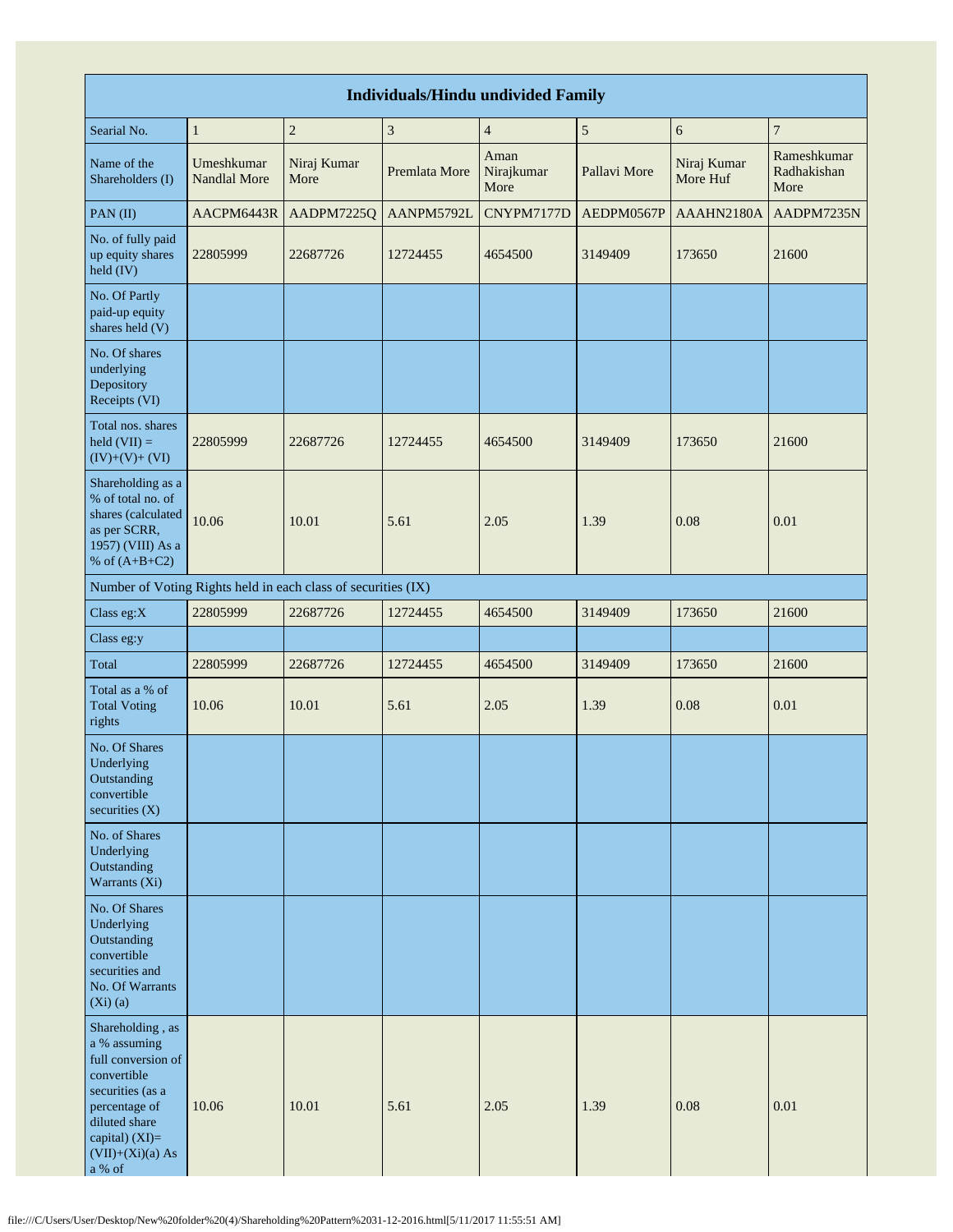| $(A+B+C2)$                                                           |                                                         |          |          |         |         |        |       |  |  |  |  |
|----------------------------------------------------------------------|---------------------------------------------------------|----------|----------|---------|---------|--------|-------|--|--|--|--|
| Number of Locked in shares (XII)                                     |                                                         |          |          |         |         |        |       |  |  |  |  |
| No. $(a)$                                                            |                                                         |          |          |         |         |        |       |  |  |  |  |
| As a % of total<br>Shares held (b)                                   |                                                         |          |          |         |         |        |       |  |  |  |  |
|                                                                      | Number of Shares pledged or otherwise encumbered (XIII) |          |          |         |         |        |       |  |  |  |  |
| No. $(a)$                                                            |                                                         |          |          |         |         |        |       |  |  |  |  |
| As a % of total<br>Shares held (b)                                   |                                                         |          |          |         |         |        |       |  |  |  |  |
| Number of equity<br>shares held in<br>dematerialized<br>form $(XIV)$ | 22805999                                                | 22687726 | 12724455 | 4654500 | 3149409 | 173650 | 21600 |  |  |  |  |
|                                                                      | Reason for not providing PAN                            |          |          |         |         |        |       |  |  |  |  |
| Reason for not<br>providing PAN                                      |                                                         |          |          |         |         |        |       |  |  |  |  |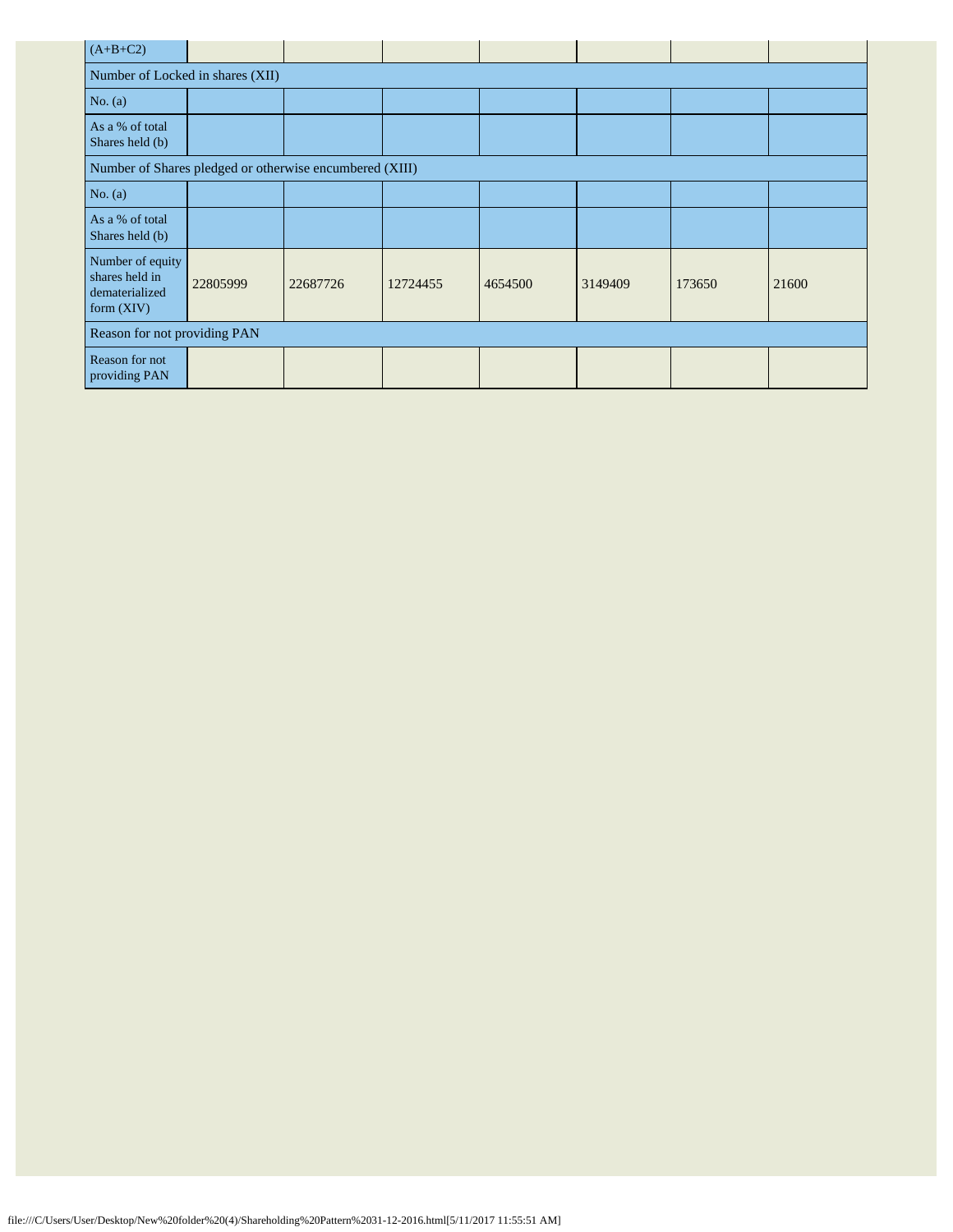|                                                                                                                                                                                                                              | <b>Individuals/Hindu undivided Family</b>                     |                       |
|------------------------------------------------------------------------------------------------------------------------------------------------------------------------------------------------------------------------------|---------------------------------------------------------------|-----------------------|
| Searial No.                                                                                                                                                                                                                  | $\,8\,$                                                       |                       |
| Name of the<br>Shareholders (I)                                                                                                                                                                                              | Vinod R Haritwal                                              | Click here to go back |
| PAN(II)                                                                                                                                                                                                                      | AAAPH0577K                                                    | Total                 |
| No. of fully paid<br>up equity shares<br>held (IV)                                                                                                                                                                           | 3120                                                          | 66220459              |
| No. Of Partly paid-<br>up equity shares<br>held (V)                                                                                                                                                                          |                                                               |                       |
| No. Of shares<br>underlying<br>Depository<br>Receipts (VI)                                                                                                                                                                   |                                                               |                       |
| Total nos. shares<br>held $(VII) = (IV) +$<br>$(V)+(VI)$                                                                                                                                                                     | 3120                                                          | 66220459              |
| Shareholding as a<br>% of total no. of<br>shares (calculated<br>as per SCRR,<br>1957) (VIII) As a<br>% of $(A+B+C2)$                                                                                                         | $\overline{0}$                                                | 29.21                 |
|                                                                                                                                                                                                                              | Number of Voting Rights held in each class of securities (IX) |                       |
| Class eg:X                                                                                                                                                                                                                   | 3120                                                          | 66220459              |
| Class eg:y                                                                                                                                                                                                                   |                                                               |                       |
| Total                                                                                                                                                                                                                        | 3120                                                          | 66220459              |
| Total as a % of<br><b>Total Voting rights</b>                                                                                                                                                                                | $\mathbf{0}$                                                  | 29.21                 |
| No. Of Shares<br>Underlying<br>Outstanding<br>convertible<br>securities $(X)$                                                                                                                                                |                                                               |                       |
| No. of Shares<br>Underlying<br>Outstanding<br>Warrants (Xi)                                                                                                                                                                  |                                                               |                       |
| No. Of Shares<br>Underlying<br>Outstanding<br>convertible<br>securities and No.<br>Of Warrants (Xi)<br>(a)                                                                                                                   |                                                               |                       |
| Shareholding, as a<br>% assuming full<br>conversion of<br>convertible<br>securities (as a<br>percentage of<br>diluted share<br>capital) (XI)=<br>$(VII)+(Xi)(a)$ As a<br>% of $(A+B+C2)$<br>Number of Locked in shares (XII) | $\mathbf{0}$                                                  | 29.21                 |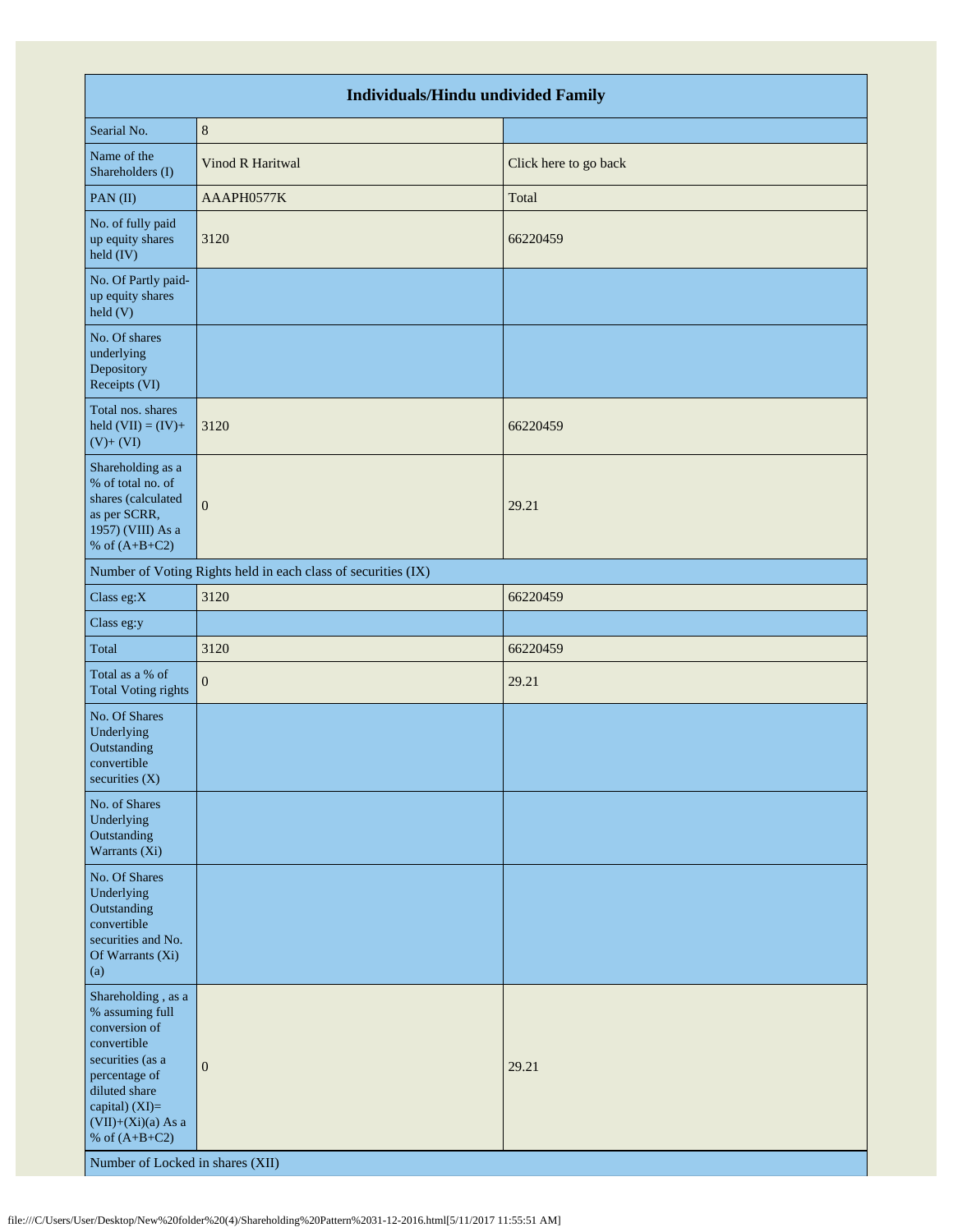| No. $(a)$                                                            |                                                         |          |
|----------------------------------------------------------------------|---------------------------------------------------------|----------|
| As a % of total<br>Shares held (b)                                   |                                                         |          |
|                                                                      | Number of Shares pledged or otherwise encumbered (XIII) |          |
| No. $(a)$                                                            |                                                         |          |
| As a % of total<br>Shares held (b)                                   |                                                         |          |
| Number of equity<br>shares held in<br>dematerialized<br>form $(XIV)$ | 3120                                                    | 66220459 |
| Reason for not providing PAN                                         |                                                         |          |
| Reason for not<br>providing PAN                                      |                                                         |          |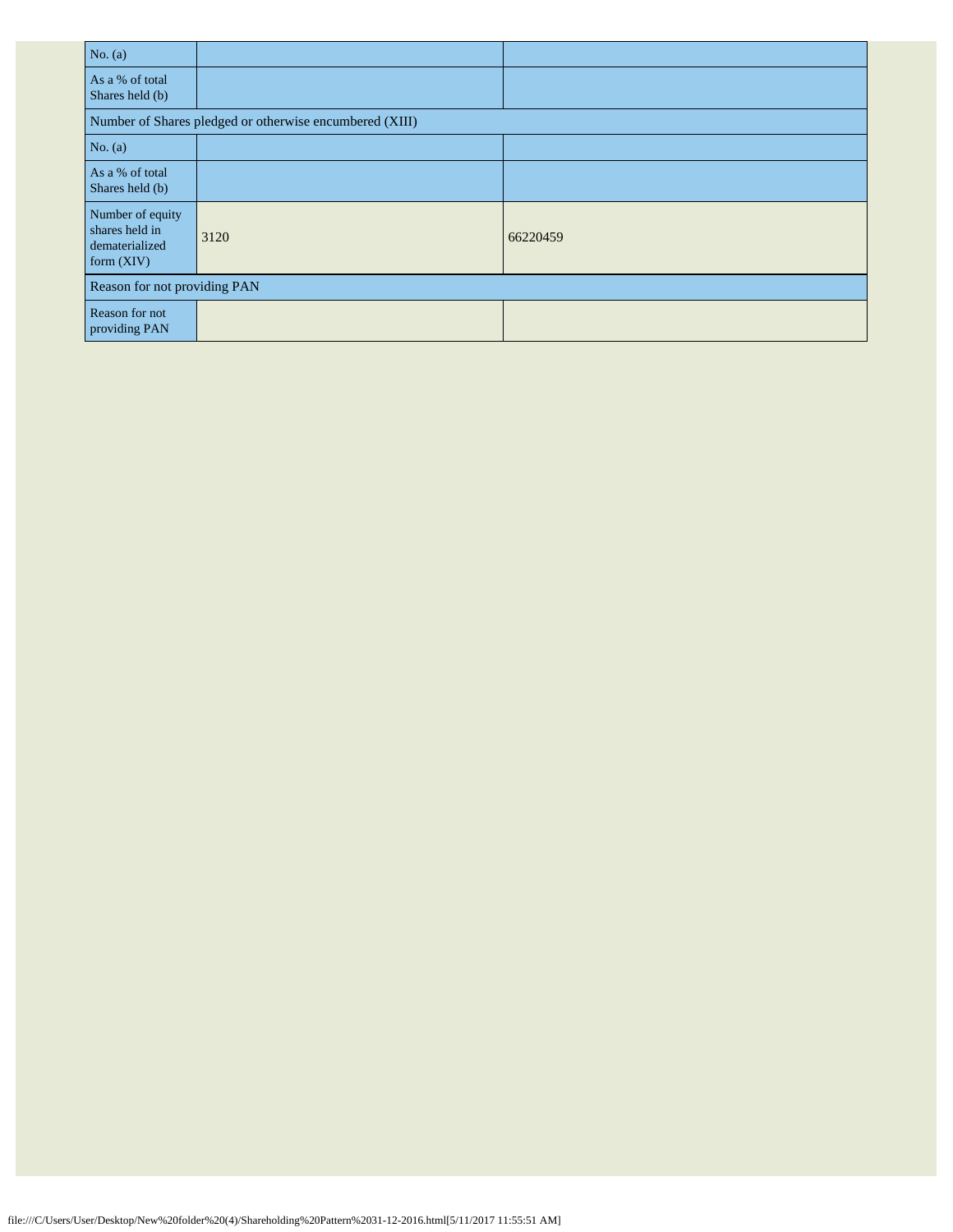| Any Other (specify)                                                                                                  |                             |                             |                                                 |                            |                               |                            |                               |  |  |  |  |
|----------------------------------------------------------------------------------------------------------------------|-----------------------------|-----------------------------|-------------------------------------------------|----------------------------|-------------------------------|----------------------------|-------------------------------|--|--|--|--|
| Searial No.                                                                                                          | $\mathbf{1}$                | $\sqrt{2}$                  | $\mathfrak{Z}$                                  | $\overline{4}$             | 5                             | 6                          | $\boldsymbol{7}$              |  |  |  |  |
| Category                                                                                                             | Person Acting<br>in Concert | Person Acting<br>in Concert | <b>Bodies</b><br>Corporate                      | <b>Bodies</b><br>Corporate | <b>Bodies</b><br>Corporate    | <b>Bodies</b><br>Corporate | <b>Bodies</b><br>Corporate    |  |  |  |  |
| Name of the<br>Shareholders (I)                                                                                      | Shivani<br>Rajgarhia        | Manisha<br>Dujodwala        | Poona Bottling<br>Company<br>Private<br>Limited | Ridhi Sidhi<br>Ltd.        | Growel<br>Projects<br>Limited | Radhakishan<br>Nandlal Llp | Waluj<br><b>Beverages Llp</b> |  |  |  |  |
| PAN(II)                                                                                                              | AADPR1328M                  | AABPD3368F                  | AABCP0317K                                      | AAACR3412N                 | AACCG2638M                    | <b>AASFR8892B</b>          | AACFW2555L                    |  |  |  |  |
| No. of the<br>Shareholders (I)                                                                                       | $\mathbf{1}$                | $\mathbf{1}$                | $\mathbf{1}$                                    | 1                          | $\mathbf{1}$                  | $\mathbf{1}$               | $\mathbf{1}$                  |  |  |  |  |
| No. of fully paid<br>up equity shares<br>$\text{held (IV)}$                                                          | 695000                      | 582500                      | 42500050                                        | 32359000                   | 12558000                      | 1088120                    | 296380                        |  |  |  |  |
| No. Of Partly paid-<br>up equity shares<br>$\text{held}$ (V)                                                         |                             |                             |                                                 |                            |                               |                            |                               |  |  |  |  |
| No. Of shares<br>underlying<br>Depository<br>Receipts (VI)                                                           |                             |                             |                                                 |                            |                               |                            |                               |  |  |  |  |
| Total nos. shares<br>held $(VII) = (IV) +$<br>$(V)+(VI)$                                                             | 695000                      | 582500                      | 42500050                                        | 32359000                   | 12558000                      | 1088120                    | 296380                        |  |  |  |  |
| Shareholding as a<br>% of total no. of<br>shares (calculated<br>as per SCRR,<br>1957) (VIII) As a<br>% of $(A+B+C2)$ | 0.31                        | 0.26                        | 18.75                                           | 14.27                      | 5.54                          | 0.48                       | 0.13                          |  |  |  |  |
| Number of Voting Rights held in each class of securities (IX)                                                        |                             |                             |                                                 |                            |                               |                            |                               |  |  |  |  |
| Class eg: X                                                                                                          | 695000                      | 582500                      | 42500050                                        | 32359000                   | 12558000                      | 1088120                    | 296380                        |  |  |  |  |
| Class eg:y                                                                                                           |                             |                             |                                                 |                            |                               |                            |                               |  |  |  |  |
| Total                                                                                                                | 695000                      | 582500                      | 42500050                                        | 32359000                   | 12558000                      | 1088120                    | 296380                        |  |  |  |  |
| Total as a % of<br><b>Total Voting rights</b>                                                                        | 0.31                        | 0.26                        | 18.75                                           | 14.27                      | 5.54                          | 0.48                       | 0.13                          |  |  |  |  |
| No. Of Shares<br>Underlying<br>Outstanding<br>convertible<br>securities $(X)$                                        |                             |                             |                                                 |                            |                               |                            |                               |  |  |  |  |
| No. of Shares<br>Underlying<br>Outstanding<br>Warrants (Xi)                                                          |                             |                             |                                                 |                            |                               |                            |                               |  |  |  |  |
| No. Of Shares<br>Underlying<br>Outstanding<br>convertible<br>securities and No.<br>Of Warrants (Xi)<br>(a)           |                             |                             |                                                 |                            |                               |                            |                               |  |  |  |  |
| Shareholding, as a<br>% assuming full<br>conversion of<br>convertible                                                |                             |                             |                                                 |                            |                               |                            |                               |  |  |  |  |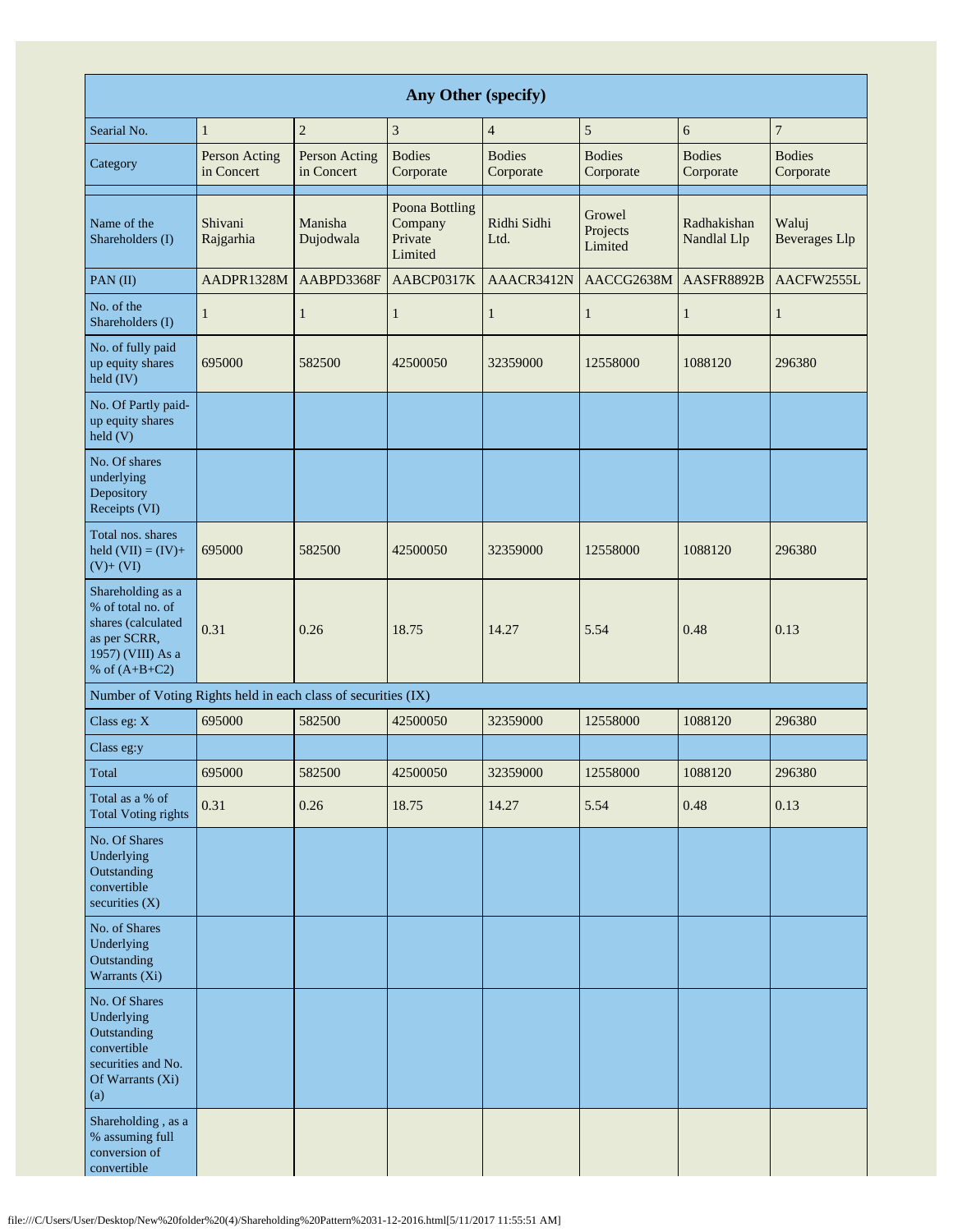| securities (as a<br>percentage of<br>diluted share<br>capital) $(XI)=$<br>$(VII)+(X)$ As a %<br>of $(A+B+C2)$ | 0.31   | 0.26   | 18.75    | 14.27    | 5.54     | 0.48    | 0.13   |
|---------------------------------------------------------------------------------------------------------------|--------|--------|----------|----------|----------|---------|--------|
| Number of Locked in shares (XII)                                                                              |        |        |          |          |          |         |        |
| No. (a)                                                                                                       |        |        |          |          |          |         |        |
| As a % of total<br>Shares held (b)                                                                            |        |        |          |          |          |         |        |
| Number of Shares pledged or otherwise encumbered (XIII)                                                       |        |        |          |          |          |         |        |
| No. $(a)$                                                                                                     |        |        |          |          |          |         |        |
| As a % of total<br>Shares held (b)                                                                            |        |        |          |          |          |         |        |
| Number of equity<br>shares held in<br>dematerialized<br>form $(XIV)$                                          | 695000 | 582500 | 42500050 | 32359000 | 12558000 | 1088120 | 296380 |
| Reason for not<br>providing PAN                                                                               |        |        |          |          |          |         |        |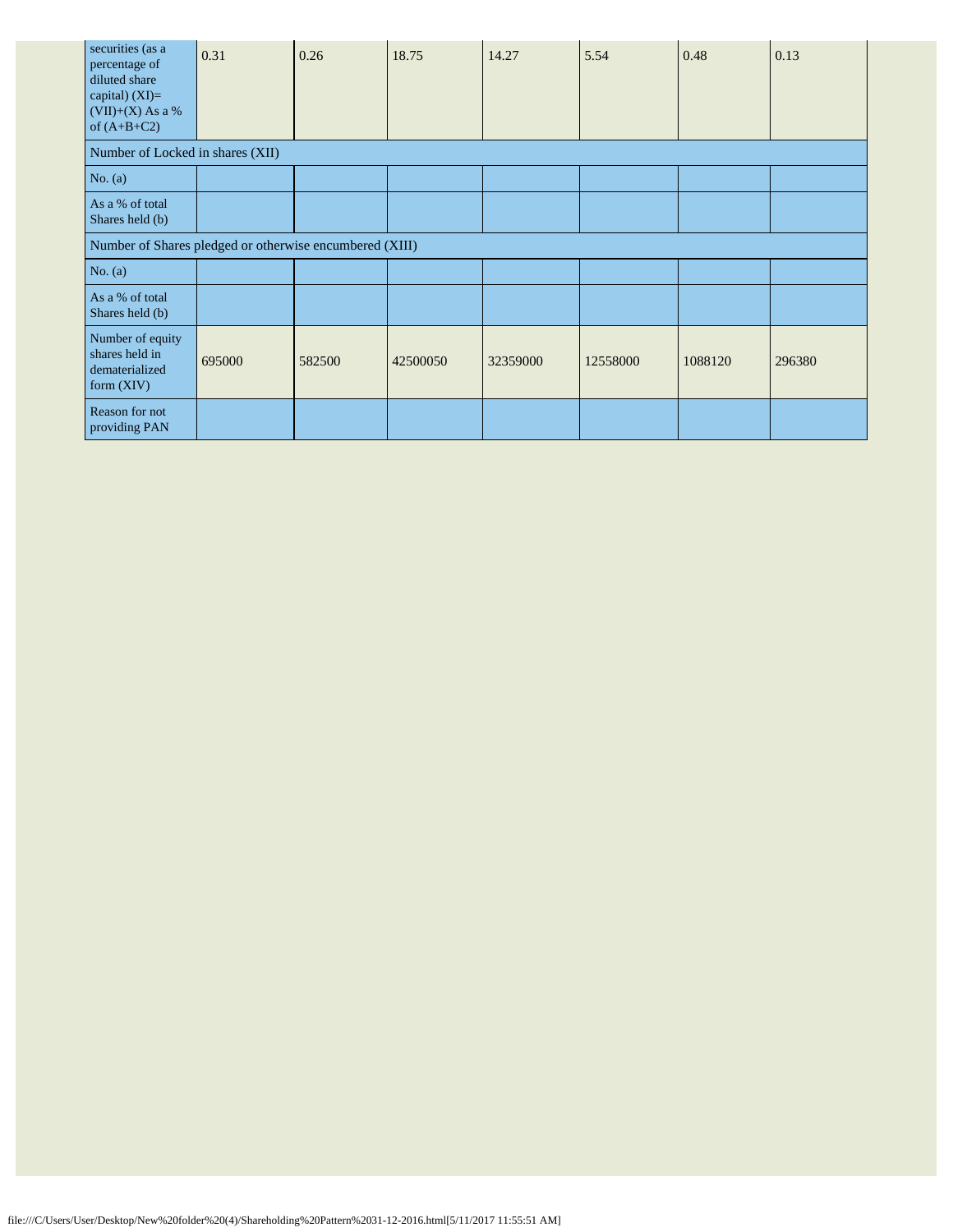| Any Other (specify)                                                                                                         |                                                               |                       |  |  |  |
|-----------------------------------------------------------------------------------------------------------------------------|---------------------------------------------------------------|-----------------------|--|--|--|
| Searial No.                                                                                                                 | $\,8\,$                                                       |                       |  |  |  |
| Category                                                                                                                    | <b>Bodies Corporate</b>                                       | Click here to go back |  |  |  |
| Name of the<br>Shareholders (I)                                                                                             | <b>Bubna More And Company Llp</b>                             |                       |  |  |  |
| PAN(II)                                                                                                                     | AAPFB4397Q                                                    | Total                 |  |  |  |
| No. of the<br>Shareholders (I)                                                                                              | 1                                                             | 8                     |  |  |  |
| No. of fully paid<br>up equity shares<br>held (IV)                                                                          | 180000                                                        | 90259050              |  |  |  |
| No. Of Partly paid-<br>up equity shares<br>$\text{held}$ (V)                                                                |                                                               |                       |  |  |  |
| No. Of shares<br>underlying<br>Depository<br>Receipts (VI)                                                                  |                                                               |                       |  |  |  |
| Total nos. shares<br>held $(VII) = (IV) +$<br>$(V) + (VI)$                                                                  | 180000                                                        | 90259050              |  |  |  |
| Shareholding as a<br>% of total no. of<br>shares (calculated<br>as per SCRR,<br>1957) (VIII) As a<br>% of $(A+B+C2)$        | 0.08                                                          | 39.81                 |  |  |  |
|                                                                                                                             | Number of Voting Rights held in each class of securities (IX) |                       |  |  |  |
| Class eg: X                                                                                                                 | 180000                                                        | 90259050              |  |  |  |
| Class eg:y                                                                                                                  |                                                               |                       |  |  |  |
| Total                                                                                                                       | 180000                                                        | 90259050              |  |  |  |
| Total as a % of<br>Total Voting rights                                                                                      | 0.08                                                          | 39.81                 |  |  |  |
| No. Of Shares<br>Underlying<br>Outstanding<br>convertible<br>securities $(X)$                                               |                                                               |                       |  |  |  |
| No. of Shares<br>Underlying<br>Outstanding<br>Warrants (Xi)                                                                 |                                                               |                       |  |  |  |
| No. Of Shares<br>Underlying<br>Outstanding<br>convertible<br>securities and No.<br>Of Warrants (Xi)<br>(a)                  |                                                               |                       |  |  |  |
| Shareholding, as a<br>% assuming full<br>conversion of<br>convertible<br>securities (as a<br>percentage of<br>diluted share | 0.08                                                          | 39.81                 |  |  |  |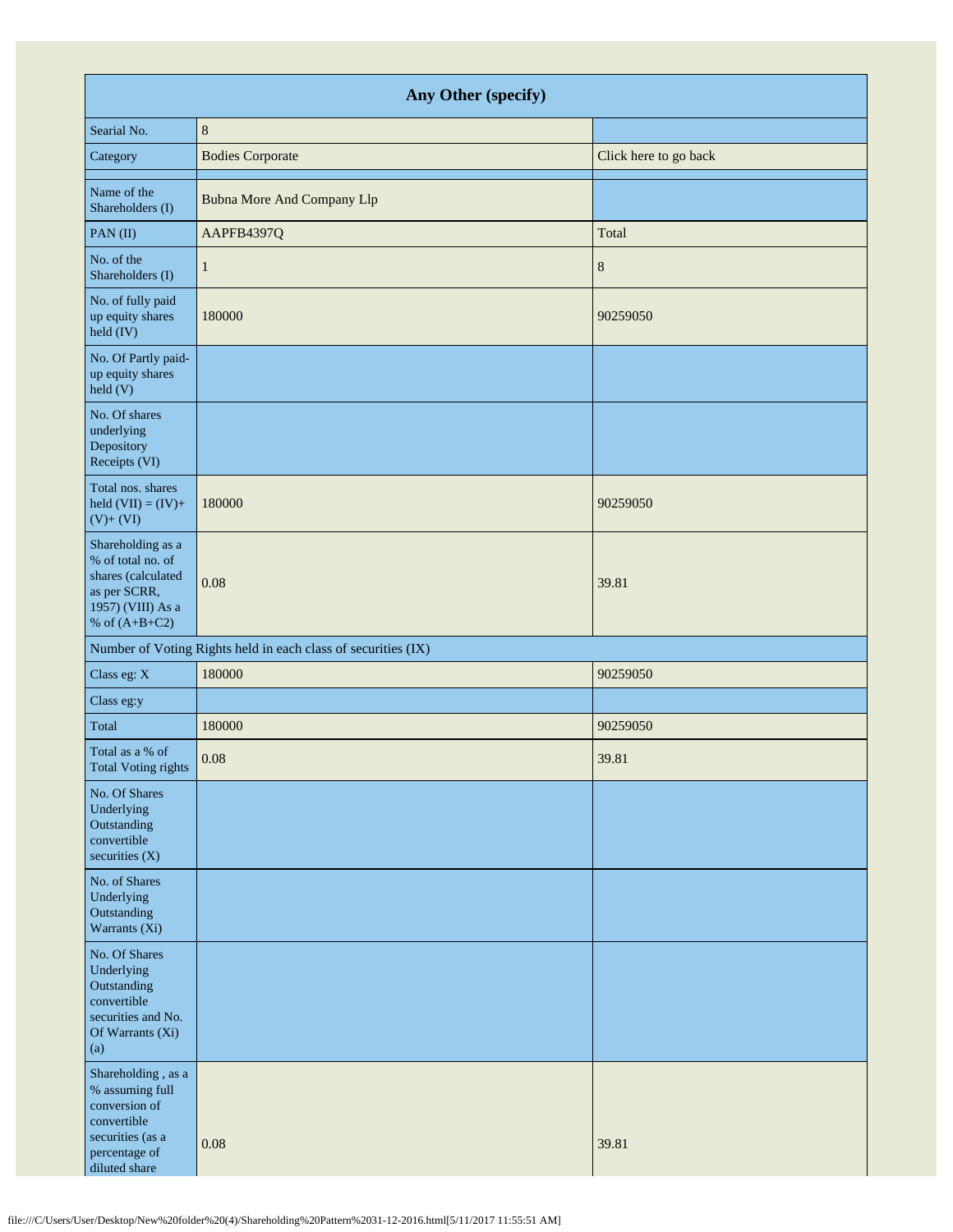| capital) (XI)=<br>$(VII)+(X)$ As a %<br>of $(A+B+C2)$                |        |          |  |  |  |
|----------------------------------------------------------------------|--------|----------|--|--|--|
| Number of Locked in shares (XII)                                     |        |          |  |  |  |
| No. $(a)$                                                            |        |          |  |  |  |
| As a % of total<br>Shares held (b)                                   |        |          |  |  |  |
| Number of Shares pledged or otherwise encumbered (XIII)              |        |          |  |  |  |
| No. (a)                                                              |        |          |  |  |  |
| As a % of total<br>Shares held (b)                                   |        |          |  |  |  |
| Number of equity<br>shares held in<br>dematerialized<br>form $(XIV)$ | 180000 | 90259050 |  |  |  |
| Reason for not<br>providing PAN                                      |        |          |  |  |  |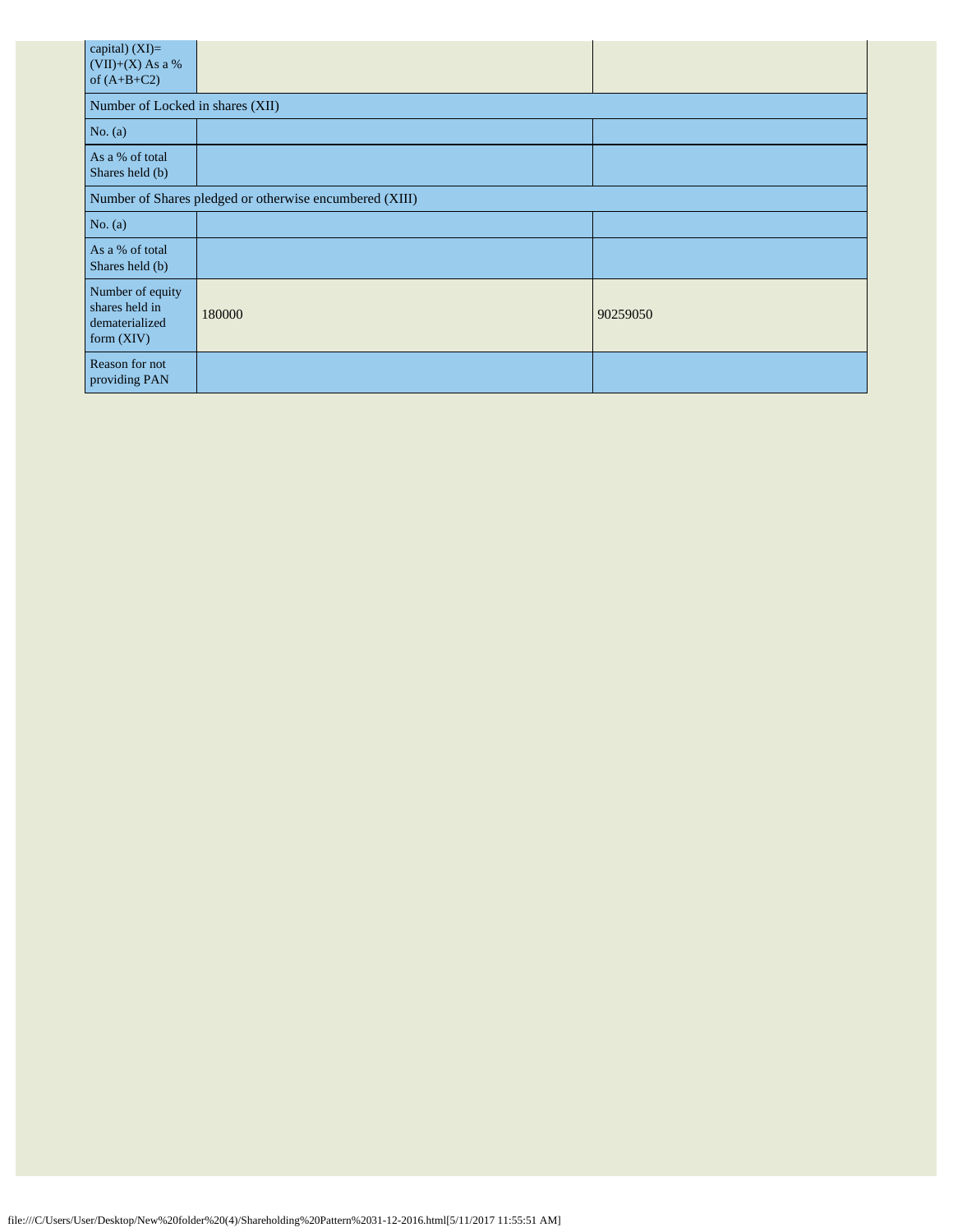| Any Other (specify)                                                                                                  |              |                    |                       |                 |                                     |                     |                            |
|----------------------------------------------------------------------------------------------------------------------|--------------|--------------------|-----------------------|-----------------|-------------------------------------|---------------------|----------------------------|
| Searial No.                                                                                                          | $\mathbf{1}$ | $\overline{c}$     | 3                     | $\overline{4}$  | 5                                   | 6                   | $\overline{7}$             |
| Category                                                                                                             | <b>HUF</b>   | Other              | $NRI - Non-$<br>Repat | $NRI-$<br>Repat | Director or Director's<br>Relatives | Clearing<br>Members | <b>Bodies</b><br>Corporate |
| Category / More<br>than 1 percentage                                                                                 | Category     | Category           | Category              | Category        | Category                            | Category            | Category                   |
| Name of the<br>Shareholders (I)                                                                                      |              | Foreign<br>Company |                       |                 |                                     |                     |                            |
| PAN(II)                                                                                                              |              |                    |                       |                 |                                     |                     |                            |
| No. of the<br>Shareholders (I)                                                                                       | 540          | 1                  | 82                    | 189             | 3                                   | 130                 | 236                        |
| No. of fully paid<br>up equity shares<br>held (IV)                                                                   | 2203240      | 8750               | 752851                | 929333          | 1704236                             | 936613              | 9893816                    |
| No. Of Partly paid-<br>up equity shares<br>held(V)                                                                   |              |                    |                       |                 |                                     |                     |                            |
| No. Of shares<br>underlying<br>Depository<br>Receipts (VI)                                                           |              |                    |                       |                 |                                     |                     |                            |
| Total nos. shares<br>held $(VII) = (IV) +$<br>$(V)+(VI)$                                                             | 2203240      | 8750               | 752851                | 929333          | 1704236                             | 936613              | 9893816                    |
| Shareholding as a<br>% of total no. of<br>shares (calculated<br>as per SCRR,<br>1957) (VIII) As a<br>% of $(A+B+C2)$ | 0.97         | $\boldsymbol{0}$   | 0.33                  | 0.41            | 0.75                                | 0.41                | 4.36                       |
| Number of Voting Rights held in each class of securities (IX)                                                        |              |                    |                       |                 |                                     |                     |                            |
| Class eg: X                                                                                                          | 2203240      | 8750               | 752851                | 929333          | 1704236                             | 936613              | 9893816                    |
| Class eg:y                                                                                                           |              |                    |                       |                 |                                     |                     |                            |
| Total                                                                                                                | 2203240      | 8750               | 752851                | 929333          | 1704236                             | 936613              | 9893816                    |
| Total as a % of<br><b>Total Voting rights</b>                                                                        | 0.97         | $\boldsymbol{0}$   | 0.33                  | 0.41            | 0.75                                | 0.41                | 4.36                       |
| No. Of Shares<br>Underlying<br>Outstanding<br>convertible<br>securities (X)                                          |              |                    |                       |                 |                                     |                     |                            |
| No. of Shares<br>Underlying<br>Outstanding<br>Warrants (Xi)                                                          |              |                    |                       |                 |                                     |                     |                            |
| No. Of Shares<br>Underlying<br>Outstanding<br>convertible<br>securities and No.<br>Of Warrants (Xi)<br>(a)           |              |                    |                       |                 |                                     |                     |                            |
| Shareholding, as a<br>% assuming full<br>conversion of<br>convertible                                                |              |                    |                       |                 |                                     |                     |                            |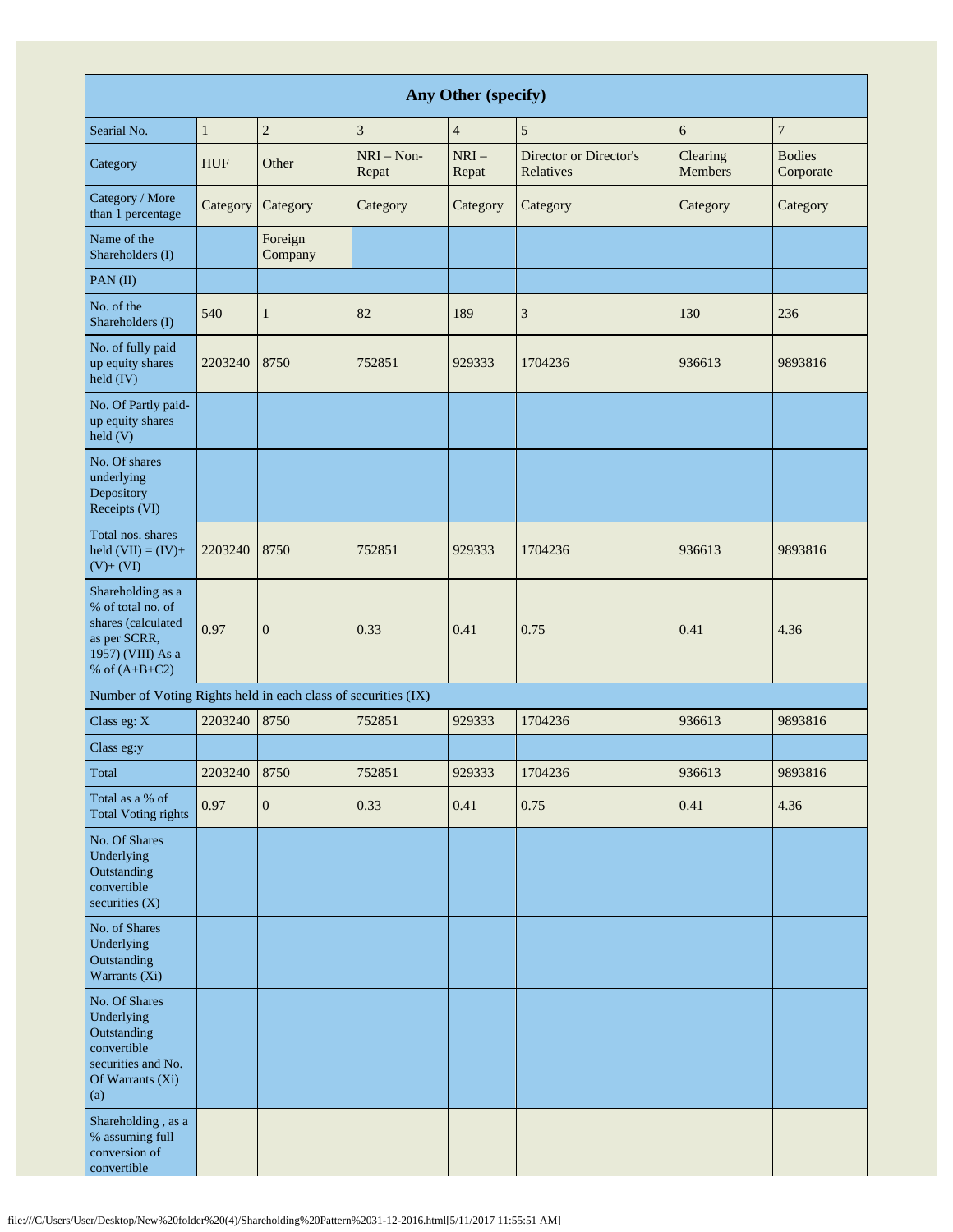| securities (as a<br>percentage of<br>diluted share<br>capital) $(XI)=$<br>$(VII)+(X)$ As a %<br>of $(A+B+C2)$ | 0.97      | $\mathbf{0}$ | 0.33   | 0.41   | 0.75    | 0.41   | 4.36    |
|---------------------------------------------------------------------------------------------------------------|-----------|--------------|--------|--------|---------|--------|---------|
| Number of Locked in shares (XII)                                                                              |           |              |        |        |         |        |         |
| No. (a)                                                                                                       |           |              |        |        |         |        |         |
| As a % of total<br>Shares held (b)                                                                            |           |              |        |        |         |        |         |
| Number of equity<br>shares held in<br>dematerialized<br>form $(XIV)$                                          | 2203240 0 |              | 752851 | 829083 | 1704236 | 936613 | 9868326 |
| Reason for not providing PAN                                                                                  |           |              |        |        |         |        |         |
| Reason for not<br>providing PAN                                                                               |           |              |        |        |         |        |         |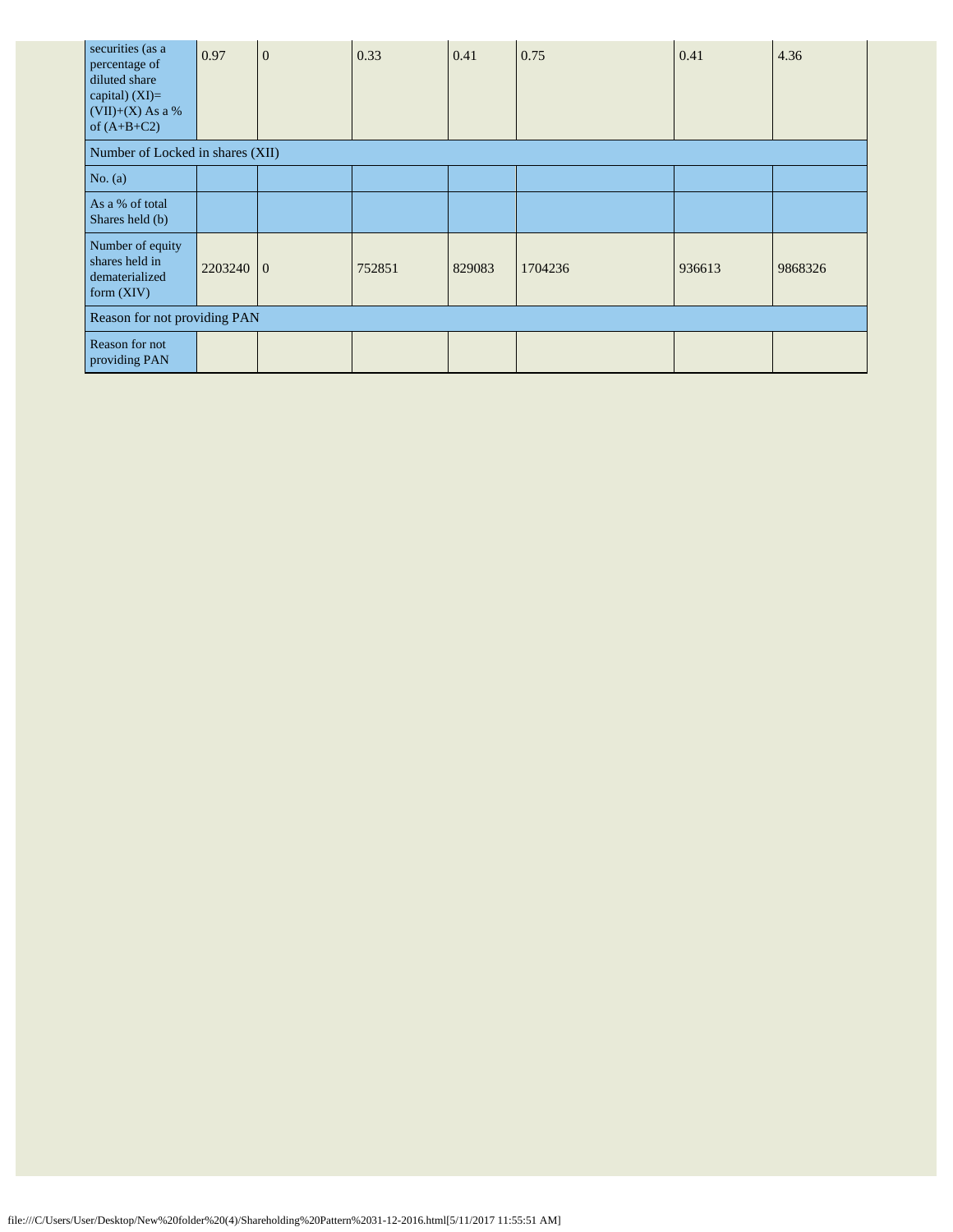| Any Other (specify)                                                                                                  |                                                               |                       |  |  |  |
|----------------------------------------------------------------------------------------------------------------------|---------------------------------------------------------------|-----------------------|--|--|--|
| Searial No.                                                                                                          | $\,$ 8 $\,$                                                   |                       |  |  |  |
| Category                                                                                                             | <b>Bodies Corporate</b>                                       |                       |  |  |  |
| Category / More<br>than 1 percentage                                                                                 | More than 1 percentage of shareholding                        |                       |  |  |  |
| Name of the<br>Shareholders (I)                                                                                      | Gannon Dunkerley And Co., Limited                             | Click here to go back |  |  |  |
| PAN(II)                                                                                                              | AAACG1846P                                                    | Total                 |  |  |  |
| No. of the<br>Shareholders (I)                                                                                       | $\mathbf{1}$                                                  | 1181                  |  |  |  |
| No. of fully paid<br>up equity shares<br>held (IV)                                                                   | 4200750                                                       | 16428839              |  |  |  |
| No. Of Partly paid-<br>up equity shares<br>held(V)                                                                   |                                                               |                       |  |  |  |
| No. Of shares<br>underlying<br>Depository<br>Receipts (VI)                                                           |                                                               |                       |  |  |  |
| Total nos. shares<br>held $(VII) = (IV) +$<br>$(V)+(VI)$                                                             | 4200750                                                       | 16428839              |  |  |  |
| Shareholding as a<br>% of total no. of<br>shares (calculated<br>as per SCRR,<br>1957) (VIII) As a<br>% of $(A+B+C2)$ | 1.85                                                          | 7.23                  |  |  |  |
|                                                                                                                      | Number of Voting Rights held in each class of securities (IX) |                       |  |  |  |
| Class eg: X                                                                                                          | 4200750                                                       | 16428839              |  |  |  |
| Class eg:y                                                                                                           |                                                               |                       |  |  |  |
| Total                                                                                                                | 4200750                                                       | 16428839              |  |  |  |
| Total as a % of<br><b>Total Voting rights</b>                                                                        | 1.85                                                          | 7.23                  |  |  |  |
| No. Of Shares<br>Underlying<br>Outstanding<br>convertible<br>securities $(X)$                                        |                                                               |                       |  |  |  |
| No. of Shares<br>Underlying<br>Outstanding<br>Warrants (Xi)                                                          |                                                               |                       |  |  |  |
| No. Of Shares<br>Underlying<br>Outstanding<br>convertible<br>securities and No.<br>Of Warrants (Xi)<br>(a)           |                                                               |                       |  |  |  |
| Shareholding, as a<br>$\%$ assuming full<br>conversion of<br>convertible<br>securities (as a                         |                                                               |                       |  |  |  |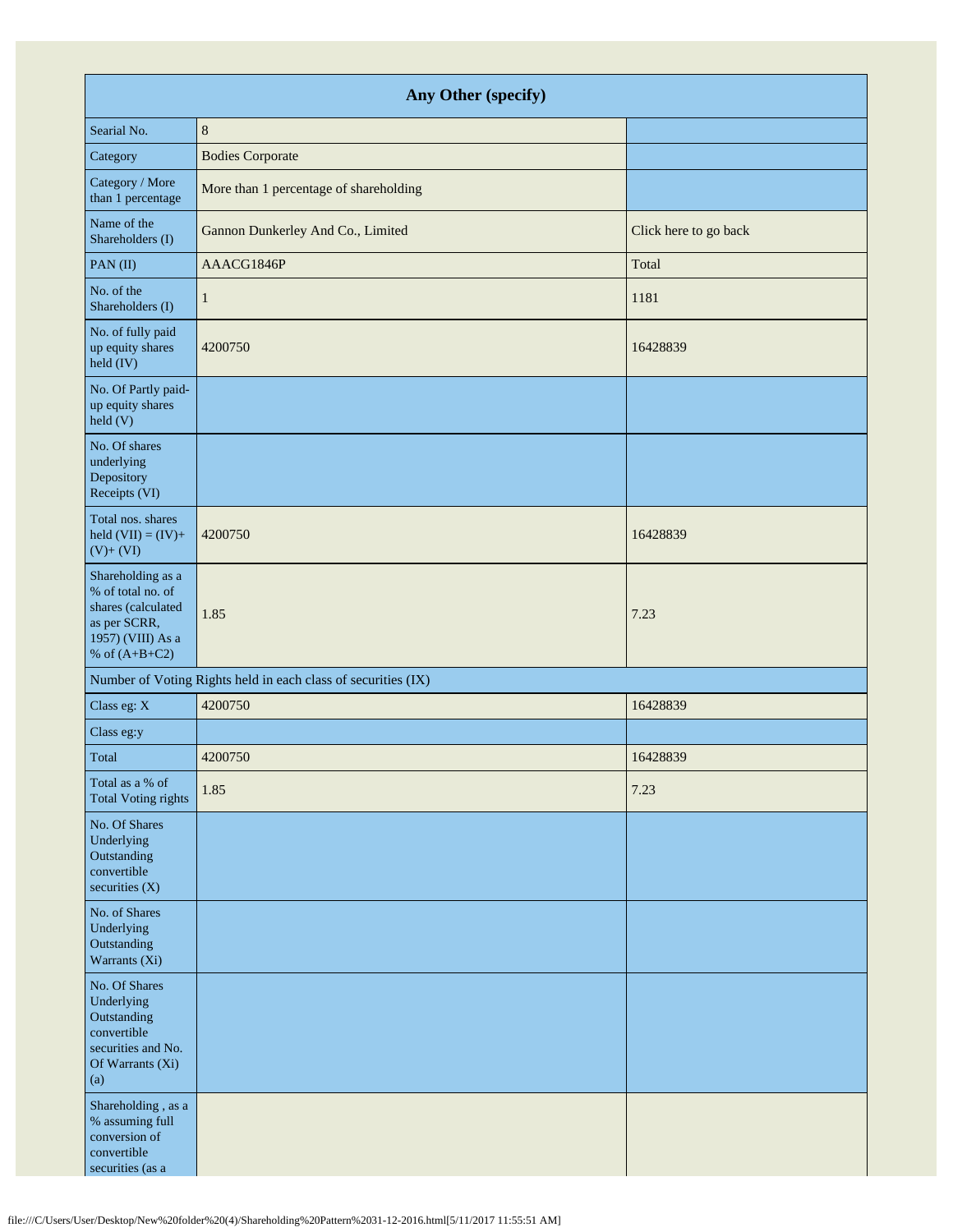| percentage of<br>diluted share<br>capital) (XI)=<br>$(VII)+(X)$ As a %<br>of $(A+B+C2)$ | 1.85    | 7.23     |
|-----------------------------------------------------------------------------------------|---------|----------|
| Number of Locked in shares (XII)                                                        |         |          |
| No. $(a)$                                                                               |         |          |
| As a % of total<br>Shares held (b)                                                      |         |          |
| Number of equity<br>shares held in<br>dematerialized<br>form $(XIV)$                    | 4200750 | 16294349 |
| Reason for not providing PAN                                                            |         |          |
| Reason for not<br>providing PAN                                                         |         |          |